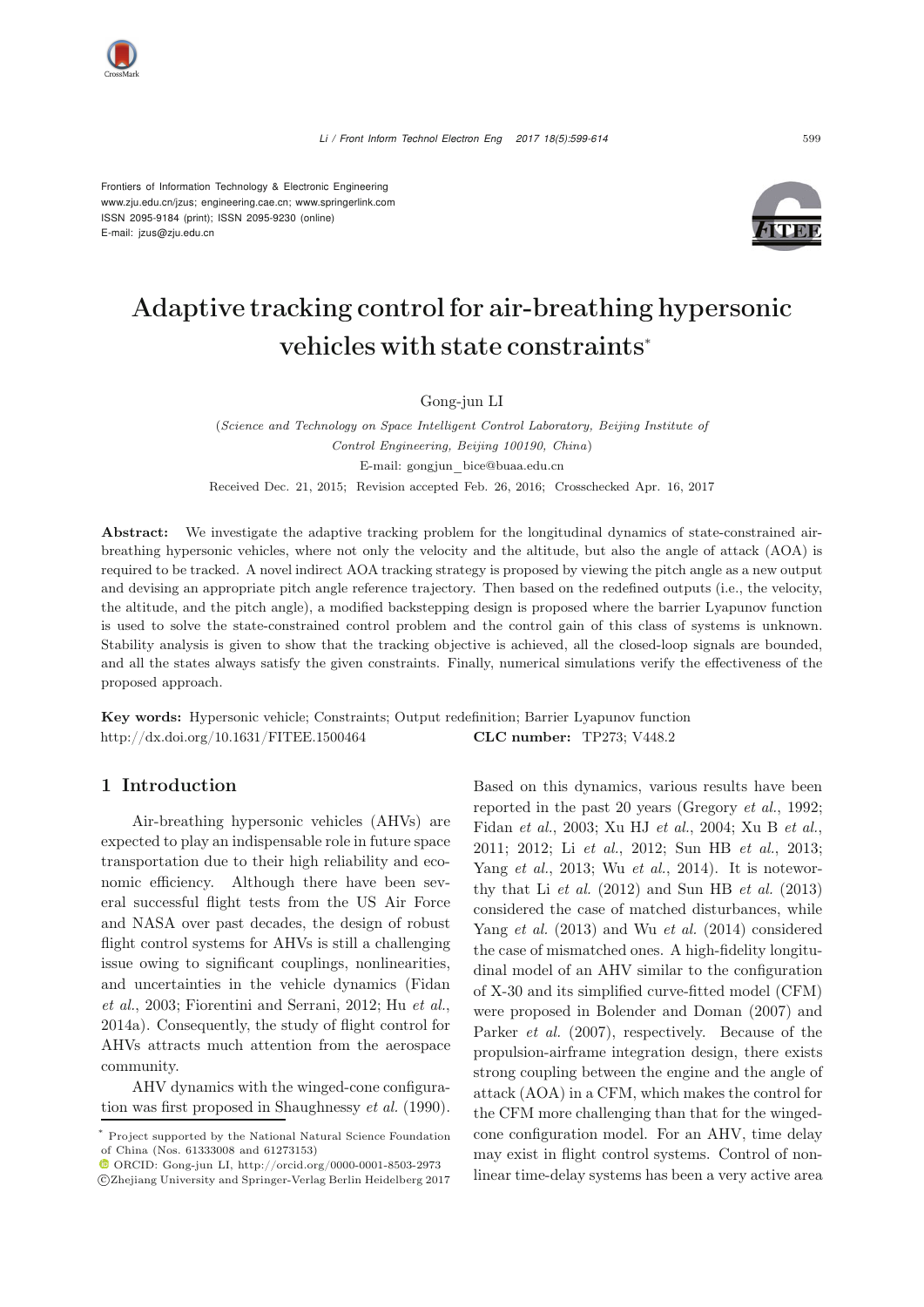(Qiu *[et al.](#page-14-5)*, [2015;](#page-14-5) [Wang](#page-14-6) *et al.*, [2016\)](#page-14-6). However, because of the heavy complexity of time-delay AHV dynamics, only a few results have been reported [\(Gibson](#page-14-7) *et al.*, [2009](#page-14-7)). Fuzzy sets and systems have attracted more and more attention for their universal approximation feature (Qiu *et al.*, 2013; 2016). Hu *[et al.](#page-14-8)* [\(2014b](#page-14-8)) proposed a robust  $H_{\infty}$  dynamic output feedback controller by using a Takagi-Sugeno (T-S[\)](#page-15-1) [fuzzy](#page-15-1) [set](#page-15-1) [to](#page-15-1) [represent](#page-15-1) [the](#page-15-1) [AHV](#page-15-1) [dynamics.](#page-15-1) Wu *et al.* [\(2014](#page-15-1)) proposed a fuzzy di[sturbance observer](#page-13-1)based control (DOBC) design methodology for AHVs with modeled and unmodeled disturbances. For a CFM, the strong coupling between the engine and the AOA leads to the fact that the performance of air-breathing engines is very sensitive to the change of the AOA [\(Parker](#page-14-4) *et al.*, [2007](#page-14-4); [Mirmirani](#page-14-9) *et al.*, [2009](#page-14-9)). Therefore, it is necessary to force the AOA to track a given reference trajectory to improve the performance of air-breathing engines. However, to the best of our knowledge, the AOA is viewed only as an intermediate variable and its main role is to guarantee alti[tude](#page-13-3) [tracking](#page-13-3) [in](#page-13-3) [the](#page-13-3) [existing](#page-13-3) [work](#page-13-3) [\(](#page-13-3)Fiorentini *et al.*, [2009;](#page-13-3) [Sun HF](#page-14-10) *et al.*, [2013](#page-14-10); [Zong](#page-15-2) *et al.*, [2013](#page-15-2)). As a consequence, AOA tracking is difficult to achieve while ensuring altitude tracking.

In addition, the strong coupling between the engine and the AOA determines that the AOA must be strictly within a given envelope; otherwise, airbreathing engines will unstart and this phenomenon is unacceptable (Cox *[et al.](#page-13-4)*, [1995](#page-13-4)). Thus, the control for AHVs with state constraints is of great importance. On state-constrained control of nonlinear systems, a large volume of results have been reported, e.g., inva[riance](#page-13-5) [control](#page-13-5) [\(Wolff](#page-14-11) *et al.*, [2007](#page-14-11); Burger and Guay, [2010](#page-13-5)), model predictive control (MPC) [\(Mayne](#page-14-12) *et al.*[,](#page-13-6) [2000](#page-14-12)[\),](#page-13-6) [reference](#page-13-6) [governors](#page-13-6) [\(RG\)](#page-13-6) [\(](#page-13-6)Bemporad, [1998;](#page-13-6) [Gilbert and Kolmanovsky](#page-14-13), [2002\)](#page-14-13), barrier [Lyapunov](#page-14-15) [function](#page-14-15) [\(BLF\)](#page-14-15) [\(Ngo](#page-14-15) *[et al.](#page-14-14)*, [2005;](#page-14-14) Tee *et al.*, [2009](#page-14-15)[;](#page-14-18) [Tee and Ge](#page-14-16)[,](#page-14-18) [2011;](#page-14-16) [Liu](#page-14-18) *[et al.](#page-14-17)*, [2014;](#page-14-17) Jin and Kwong, [2015\)](#page-14-18), and the references therein. However, most of the existing results were derived based on strict assumptions on the controlled systems. For example, the control gain was assumed to be completely known for the BLF method with rare exceptions in [Jin and Kwong](#page-14-18) [\(2015](#page-14-18)). For an AHV, these assumptions are not satisfied. For this reason, on the state-constrained control of AHVs, only a few results have been reported, derived by using the invariant set idea [\(Fiorentini](#page-13-3) *et al.*, [2009;](#page-13-3) Fiorentini and Serrani, [2012;](#page-13-1) [Li and Meng, 2015](#page-14-19)). This idea includes two steps. First, a level set should be appropriately selected such that states satisfy a given constraint if error variables are within this level set. Second, a controller needs to be designed to ensure that this level set is an invariant set. In the two steps, the main challenge comes from the first step, which is still a trial-and-error procedure and thus a difficult task.

Motivated by the above, we study the adaptive tracking problem for the longitudinal dynamics of air-breathing hypersonic vehicles with state constraints, where not only the velocity and the altitude, but also the AOA is required to be tracked. Because the dynamics of the altitude and the AOA are affected by the same control action from aerodynamic control surfaces, simultaneous control of the altitude and the AOA essentially belongs to the field of underactuated control [\(Oland](#page-14-20) *et al.*, [2013;](#page-14-20) [Pettersen](#page-14-21), [2015](#page-14-21)). Underactuated control is a challenging issue in the control community. In addition, stateconstrained control makes the problem even more complex. Consequently, we try to seek indirect AOA tracking by selecting the pitch angle as a new output and designing an appropriate pitch angle reference trajectory. Based on the redefined outputs (i.e., the velocity, the altitude, and the pitch angle), a modified backstepping design is proposed where the BLF method is used to cope with state constraints and the control gain of this class of systems is unknown. It is noteworthy that in this study, the conventional BLF (Ngo *[et al.](#page-14-14)*[,](#page-14-16) [2005](#page-14-14)[;](#page-14-16) [Tee](#page-14-16) *[et al.](#page-14-15)*, [2009](#page-14-15); Tee and Ge, [2011;](#page-14-16) Liu *[et al.](#page-14-17)*, [2014](#page-14-17)) widely used is applied to the state-constrained control problem of nonlinear systems with unknown control gain. Moreover, a set of criteria is given, which guides the selection of reference trajectories and controller parameters. Compared with the existing work based on the invariant set [idea](#page-13-1) [\(Fiorentini](#page-13-3) *et al.*, [2009](#page-13-3); Fiorentini and Serrani, [2012](#page-13-1); [Li and Meng, 2015](#page-14-19)), the approach proposed makes the selection of controller parameters simpler.

Notations: In the subsequent sections,  $\mathbf{0}_{m \times n}$ and  $I_p$  denote an  $m \times n$  zero matrix and a  $p \times p$ identity matrix, respectively. The symbols  $(\cdot)_{\text{max}}$ and  $(\cdot)_{\text{min}}$  denote the maximum and minimum values of  $\cdot \cdot$ , respectively. For example,  $(V_r)_{\text{max}}$  denotes the maximum value of the velocity reference trajectory  $V_{\rm r}$ .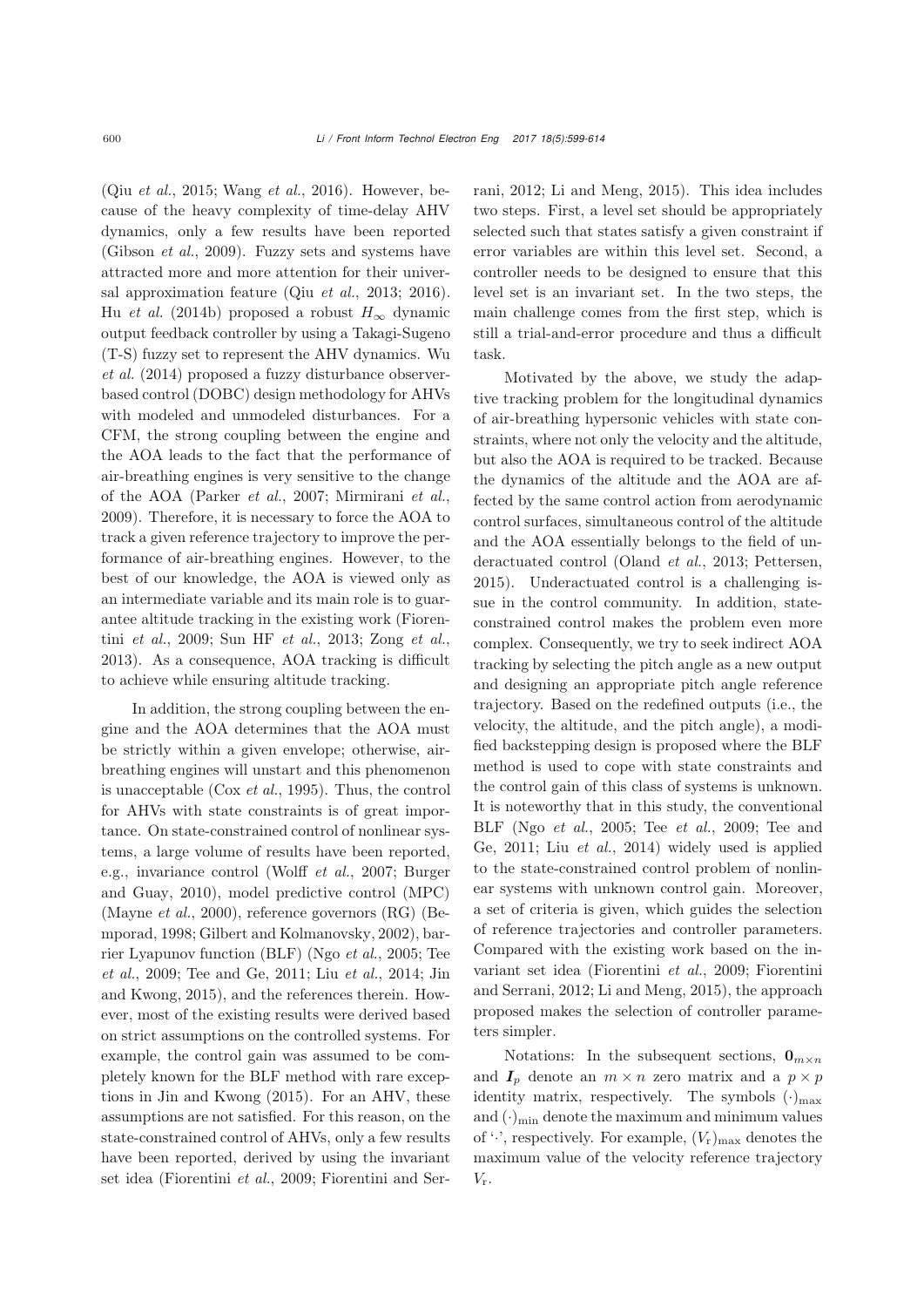#### 2 Vehicle model and control objective

The diagram of the longitudinal geometry profile and free body of an AHV in this study is depicted in Fig. [1.](#page-2-0) The longitudinal rigid dynamics are as follows [\(Serrani, 2013\)](#page-14-22):

$$
\dot{V} = \frac{T\cos\alpha - D}{m} - g\sin\gamma,\tag{1a}
$$
\n
$$
\dot{h} = V\sin\gamma,\tag{1b}
$$

$$
\dot{h} = V \sin \gamma,\tag{1b}
$$

$$
\dot{\gamma} = \frac{L + T \sin \alpha}{mV} - \frac{g}{V} \cos \gamma, \qquad (1c)
$$
\n
$$
\dot{\phi} = O \qquad (1d)
$$

$$
\dot{\theta}_{\mathbf{p}} = Q,\tag{1d}
$$

$$
\dot{Q} = \frac{M_{yy}}{I_{yy}}.\t(1e)
$$

Herein V, h,  $\gamma$ ,  $\theta_p$ , and Q denote the velocity, the altitude, the flight-path angle (FPA), the pitch angle, and the pitch rate, respectively;  $\alpha$  denotes the AOA, which is defined as follows:

<span id="page-2-5"></span>
$$
\alpha = \theta_{\rm p} - \gamma; \tag{2}
$$

g denotes the acceleration of gravity; m and  $I_{yy}$  denote the vehicle mass and the moment of inertia, respectively;  $T$ ,  $D$ ,  $L$ , and  $M_{yy}$  denote the thrust, drag, lift, and pitching moment, respectively, whose cur[ve-fit](#page-14-22) [expressions](#page-14-22) [are](#page-14-22) [described](#page-14-22) [as](#page-14-22) [follows](#page-14-22) [\(](#page-14-22)Serrani, [2013](#page-14-22)):

$$
T = \bar{q}S(C_{T,\Phi}(\alpha)\Phi + C_T(\alpha)), \tag{3a}
$$

$$
D = \bar{q}S\left(C_D^{\alpha^2} \alpha^2 + C_D^{\alpha} \alpha + C_D^0\right),\tag{3b}
$$

$$
L = \bar{q}S\left(C_L^{\alpha}\alpha + C_L^0 + C_L^{\delta_e}\delta_e + C_L^{\delta_c}\delta_c\right),\qquad(3c)
$$

$$
M_{yy} = z_T T + \bar{q} S \bar{c} \left( C_M \left( \alpha \right) + C_M^{\delta_e} \delta_e + C_M^{\delta_c} \delta_c \right), \tag{3d}
$$

where

$$
C_{T,\Phi}(\alpha) = C_{T,\Phi}^{\alpha^3} \alpha^3 + C_{T,\Phi}^{\alpha^2} \alpha^2 + C_{T,\Phi}^{\alpha} \alpha + C_{T,\Phi}^0,
$$
  
\n
$$
C_T(\alpha) = C_T^{\alpha^3} \alpha^3 + C_T^{\alpha^2} \alpha^2 + C_T^{\alpha} \alpha + C_T^0,
$$
  
\n
$$
C_M(\alpha) = C_M^{\alpha^2} \alpha^2 + C_M^{\alpha} \alpha + C_M^0.
$$

Here,  $\Phi$ ,  $\delta_e$ , and  $\delta_c$  denote the fuel equivalence ratio, the elevator angle, and the canard angle, respectively, which are the control inputs and affect the dynamics (Eqs. [\(1a\)](#page-2-1)–[\(1e\)](#page-2-2)) by T, L, and  $M_{yy}$ ;  $\bar{q}$ denotes the dynamic pressure; S,  $z_T$ , and  $\bar{c}$  denote the reference area, the thrust moment arm, and the mean aerodynamic chord, respectively; the symbol

 $C_i^j$  (e.g.,  $C_{T,\phi}^{\alpha^3}$ ,  $C_{\alpha}^{\alpha^2}$ , and  $C_{M}^{\delta_e}$ ) denotes the aerody-<br>namig coefficient. A detailed description of the dynamic coefficient. A detailed description of the dynamics can be found in [Parker](#page-14-4) *et al.* [\(2007](#page-14-4)).

<span id="page-2-8"></span><span id="page-2-1"></span>

<span id="page-2-7"></span><span id="page-2-6"></span><span id="page-2-2"></span><span id="page-2-0"></span>Fig. 1 Diagram of the longitudinal geometry profile and free body of an air-breathing hypersonic vehicle [\(Parker](#page-14-4) *et al.*, [2007](#page-14-4); Bu *[et al.](#page-13-7)*, [2016\)](#page-13-7)

In this study, only the cruise phase is considered. For this phase, a flight envelope is shown in Table [1,](#page-2-3) which imposes some constraints on the states. Let  $A$  denote this flight envelope. We assume that all the inertial parameters  $(S, z_T, \bar{c}, m,$ and  $I_{yy}$ ) and aerodynamic parameters  $(C_i^j)$  are un-<br>linews constants with  $\pm 10\%$  uncertainty telescope known constants with  $\pm 10\%$  uncertainty tolerance, which yields the following uncertainty set:

<span id="page-2-11"></span>
$$
\mathcal{P} = \{ \mathbf{p} \in \mathbb{R}^n : 0.9p_i^0 \le p_i \le 1.1p_i^0, \ i = 1, 2, \dots, n \},\
$$
(4)

<span id="page-2-10"></span><span id="page-2-9"></span>where  $p_i$  denotes an uncertain parameter,  $p =$  $[p_1, p_2, \ldots, p_n]^T$ , *n* is the number of uncertain pa-<br>paratog and  $p^0$  denotes the nominal value of *n* rameters, and  $p_i^0$  denotes the nominal value of  $p_i$ .

<span id="page-2-12"></span><span id="page-2-3"></span>Table 1 Admissible range, *A*, for states [\(Parker](#page-14-4) *et al.*, [2007\)](#page-14-4)

<span id="page-2-13"></span>

| Variable               | Minimum value | Maximum value |
|------------------------|---------------|---------------|
| $V~(\text{m/s})$       | 2286          | 3352.8        |
| h(m)                   | 21336         | 41 1 48       |
| $\gamma$ (deg)         | $-3$          | З             |
| $\alpha$ (deg)         | $-5$          | 10            |
| $\theta_{\rm p}$ (deg) | $-2$          |               |
| $Q$ (deg/s)            | $-10$         | 10            |

To ensure that the state-constrained control problem is solvable, define the following compact set  $\mathcal{A}_1$  excluding the bounds of  $\mathcal{A}$ :

<span id="page-2-4"></span>
$$
\mathcal{A}_1 = \{ (V, h, \gamma, \theta_p, Q) | \underline{j} \le j \le \overline{j}, j = V, h, \gamma, \theta_p, Q \},
$$
  
(5)  
where  $\underline{j}$  and  $\overline{j}$   $(j = V, h, \gamma, \theta_p, Q)$  are known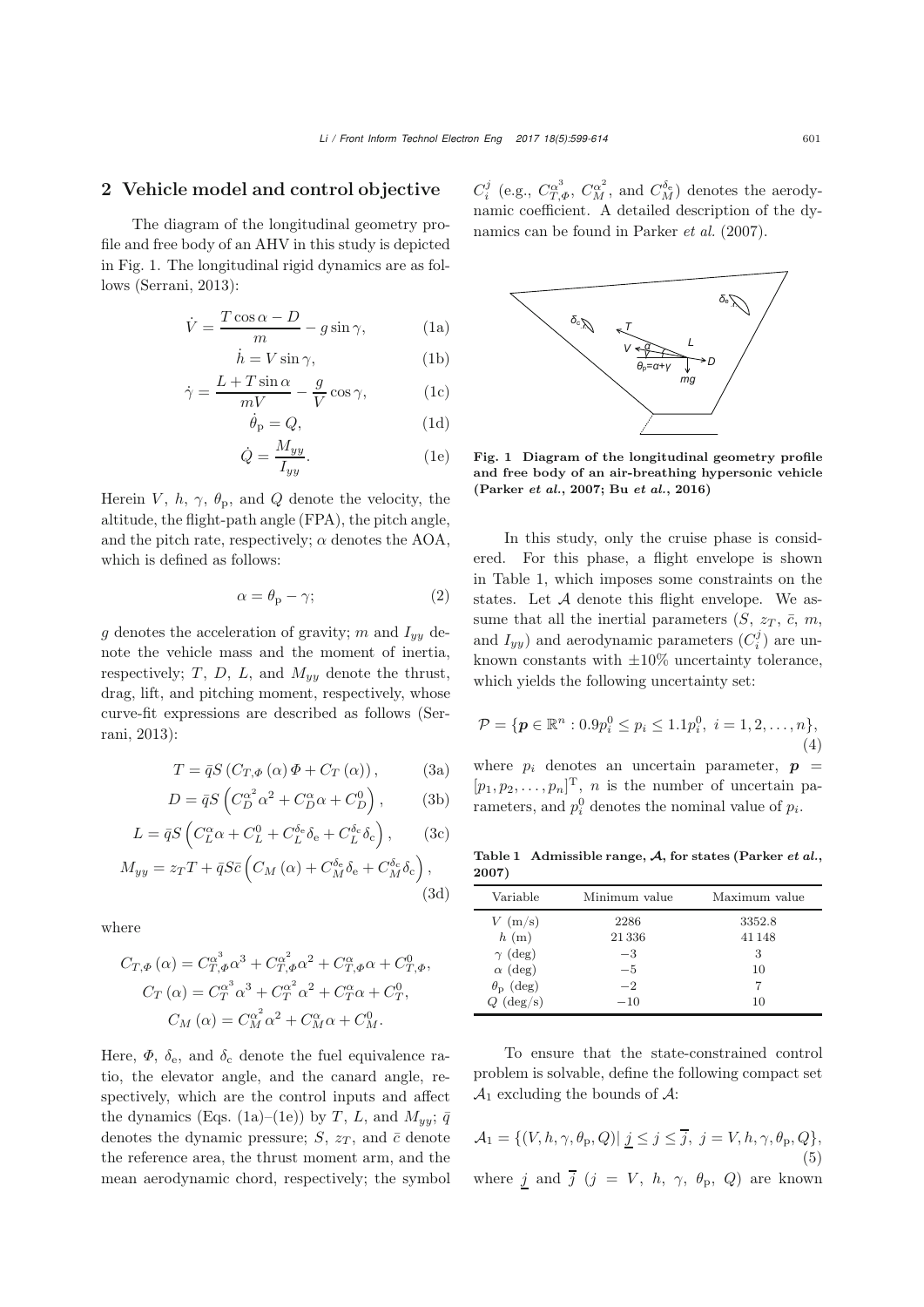constants, satisfying

2286 m/s 
$$
\leq \underline{V} < \overline{V} < 3352.8 \text{ m/s}
$$
, \n21 336 m  $< \underline{h} < \overline{h} < 41148 \text{ m}$ , \n $-3 \text{ deg} < \underline{\gamma} < \overline{\gamma} < 3 \text{ deg}$ , \n $-2 \text{ deg} < \underline{\theta}_p < \overline{\theta}_p < 7 \text{ deg}$ , \n $-10 \text{ deg/s} < \underline{Q} < \overline{Q} < 10 \text{ deg/s}$ .

Define  $\mathbf{x} = [V, h, \gamma, \theta_p, Q]^{\mathrm{T}}$ ,  $\mathbf{u} = [\Phi, \delta_e, \delta_e]^{\mathrm{T}}$ , and<br> $[V, h, \delta_e]^{\mathrm{T}}$ . The control objective in this study  $y = [V, h, \alpha]^{\mathrm{T}}$ . The control objective in this study is to design a control law *u*, such that for any uncertain parameter vector  $p \in \mathcal{P}$ , the output *y* tracks the reference trajectory  $y_r = [V_r, h_r, \alpha_r]^T$  while en-<br>guing that all the gignals of the glassed loop gystem suring that all the signals of the closed-loop system are bounded and that the state  $x$  is always within  $A$ .

In this study, the following assumptions are made:

<span id="page-3-0"></span>**Assumption 1** For an arbitrary  $t > 0$ ,  $V_r$ ,  $\dot{V}_r$ ,  $\dot{V}_r$ ,  $\dot{V}_r$ ,  $\dot{V}_r$  $h_{\rm r}$ ,  $\dot{h}_{\rm r}$ ,  $\ddot{h}_{\rm r}$ ,  $\alpha_{\rm r}$ ,  $\dot{\alpha}_{\rm r}$ , and  $\ddot{\alpha}_{\rm r}$  are known, smooth, and bounded, satisfying

$$
\begin{cases} \n\frac{V}{\Delta} \leq V_{\rm r}(t) \leq \overline{V}, \\ \n\frac{h}{\Delta} \leq h_{\rm r}(t) \leq \overline{h}, \\ \n\frac{\theta_{\rm p}}{\Delta} \leq \alpha_{\rm r}(t) \leq \overline{\theta}_{\rm p}, \n\end{cases}
$$

<span id="page-3-1"></span>where  $\underline{V}$ ,  $\overline{V}$ ,  $\underline{h}$ ,  $\overline{h}$ ,  $\underline{\theta}_{p}$ , and  $\overline{\theta}_{p}$  are defined in Eq. [\(5\)](#page-2-4). **Assumption 2** The initial state  $x(0) \in \mathcal{A}_1$ .

From Assumptions [1](#page-3-0) and [2,](#page-3-1) it can be seen that the initial states and the reference trajectories are always within  $A_1$  in this study. The main purpose of introducing the set  $A_1$  is to exclude the bounds of A. Indeed, it is generally accepted to exclude the bounds of  $A$  to ensure that the state-constrained co[ntrol](#page-14-16) [problem](#page-14-16) [is](#page-14-16) [solvable](#page-14-16) [\(Tee](#page-14-16) *[et al.](#page-14-15)*, [2009](#page-14-15); Tee and Ge, [2011;](#page-14-16) Liu *[et al.](#page-14-17)*, [2014\)](#page-14-17), because the state constraint will be violated whenever the states reach the boundary of A. Considering that we pursue indirect AOA tracking by selecting the pitch angle as a new output, thus it is assumed that  $\theta_p \leq \alpha_r(t) \leq \overline{\theta}_p$  $(\forall t > 0)$  in Assumption [1.](#page-3-0)

From Eq. [\(2\)](#page-2-5) and Table [1,](#page-2-3) it can be seen that the AOA also satisfies the given constraint when the state *x* remains in A.

#### 3 Main results

#### 3.1 Redefinition of outputs

In this subsection, the analysis indicates that direct AOA tracking is very difficult while ensuring altitude tracking. Therefore, an indirect AOA tracking idea is pursued by redefining the outputs.

In the system, there are three control inputs:  $\Phi$ ,  $\delta_{\rm e}$ , and  $\delta_{\rm c}$ . Among these control inputs,  $\Phi$  is used mainly to ensure  $V - V_r \rightarrow 0$ . Hence, there are only two available inputs, i.e.,  $\delta_e$  and  $\delta_c$ , to ensure  $h - h_r \to 0$  and  $\alpha - \alpha_r \to 0$ . Differentiating Eq. [\(2\)](#page-2-5) and using Eqs. [\(1c\)](#page-2-6) and [\(1d\)](#page-2-7) yield

<span id="page-3-2"></span>
$$
\dot{\alpha} = Q - \frac{L + T \sin \alpha}{mV} + \frac{g}{V} \cos \gamma.
$$
\nIn addition, differentiating Eq. (1b) and using

Eqs. [\(1a\)](#page-2-1) and [\(1c\)](#page-2-6) yield

<span id="page-3-3"></span>
$$
\ddot{h} = \left(\frac{T\cos\alpha - D}{m} - g\sin\gamma\right)\sin\gamma + V\left(\frac{L + T\sin\alpha}{mV} - \frac{g}{V}\cos\gamma\right)\cos\gamma.
$$
 (7)

From Eqs. [\(6\)](#page-3-2) and [\(7\)](#page-3-3), it can be seen that the same control action ' $\bar{q}S\left(C_L^{\delta_e}\delta_e + C_L^{\delta_c}\delta_c\right)$ ' from L affects both h-dynamics and  $\alpha$ -dynamics. As a consequence, it is very difficult to simultaneously ensure the tracking of the altitude and the AOA. In fact, simultaneous control of the altitude and the AOA belongs to the scope of underactuated control, which is a challenging issue in the control community. In this study, an indirect AOA tracking idea is proposed by selecting  $\theta_p$  as a new output, and ensuring  $V - V_r \rightarrow 0$ ,  $h - h_r \rightarrow 0$ , and  $\theta_p - \theta_r \rightarrow 0$ , where  $\theta_r$ is a pitch angle reference trajectory to be designed.

Now, let us analyze how to design  $\theta_r$ . Suppose that the velocity and the altitude have completely tracked their respective reference trajectories. From Eq. [\(1b\)](#page-2-8), it is derived that  $\gamma = \arcsin(h_r/V_r)$ . Hence, the flight-path angle reference trajectory can be selected as  $\gamma_r = \arcsin(h_r/V_r)$ . Furthermore, together with Eq. [\(2\)](#page-2-5), the pitch angle reference trajectory can be selected as

<span id="page-3-5"></span>
$$
\theta_{\rm r} = \alpha_{\rm r} + \arcsin(\dot{h}_{\rm r}/V_{\rm r}).\tag{8}
$$

Similarly, to ensure that the state-constrained control problem is solvable, the following assumption is made:

<span id="page-3-4"></span>**Assumption 3**  $\theta_p \leq \theta_r \leq \overline{\theta}_p$ , where  $\underline{\theta}_p$  and  $\overline{\theta}_p$ are defined in Eq. [\(5\)](#page-2-4).

#### 3.2 Control law design

This subsection gives the controller design procedure. The dynamics (Eqs.  $(1a)$ – $(1e)$ ) can be divided into two functional subsystems: the velocity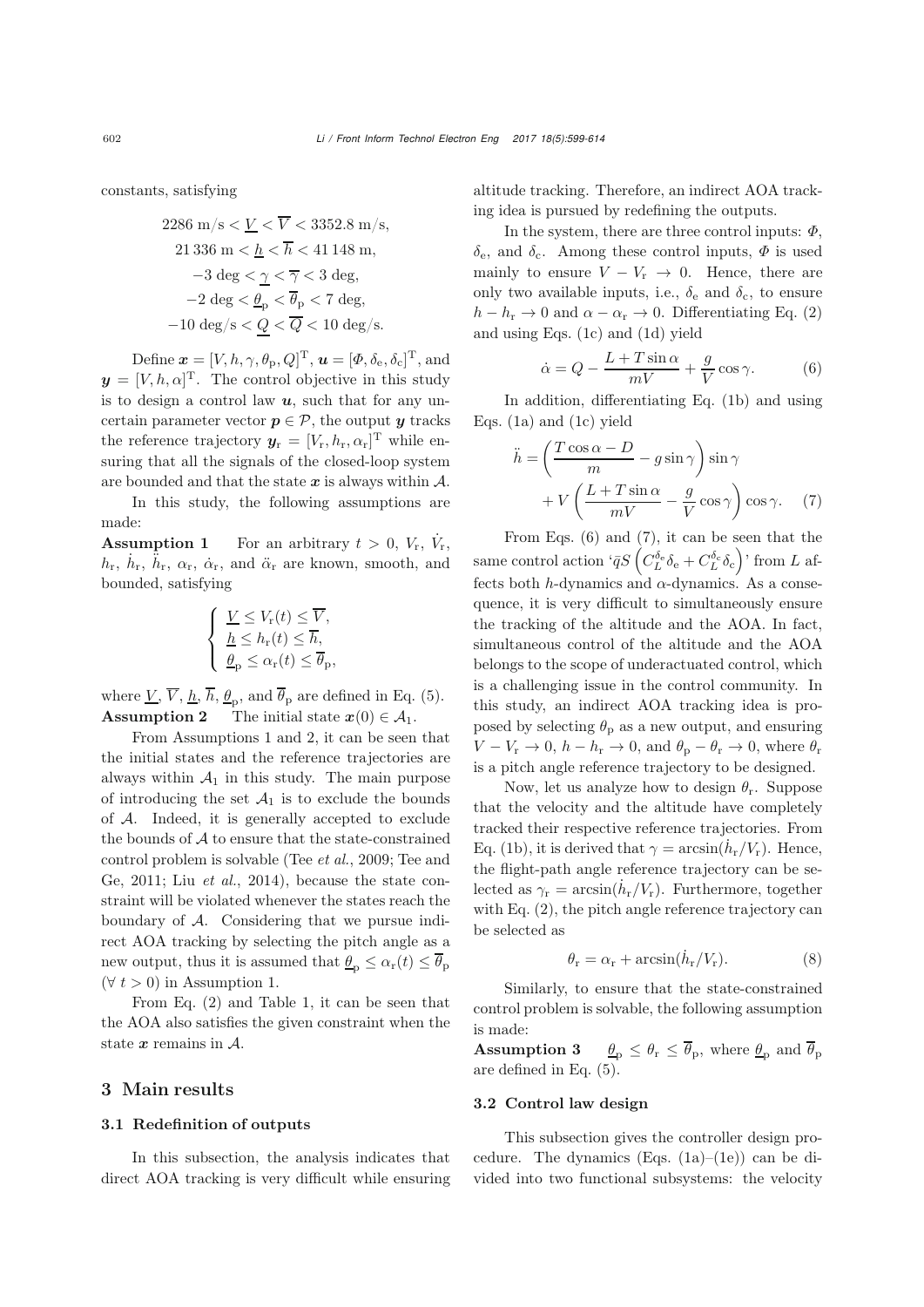subsystem  $(Eq. (1a))$  $(Eq. (1a))$  $(Eq. (1a))$  and the altitude subsystem  $(Eqs. (1b)–(1e))$  $(Eqs. (1b)–(1e))$  $(Eqs. (1b)–(1e))$  $(Eqs. (1b)–(1e))$  $(Eqs. (1b)–(1e))$ . The velocity subsystem is controlled by  $\Phi$ , which affects this subsystem by T. The altitude subsystem is controlled by  $\delta_e$  and  $\delta_c$ , which affect this subsystem by L and  $M_{yy}$ . Next is the detailed design procedure. The stability results of the complete closed-loop system are presented in the subsequent subsection.

#### 3.2.1 Control of the velocity subsystem

The velocity subsystem is described in Eq. [\(1a\)](#page-2-1), where  $\Phi$  is the control input. For this subsystem, our control objective is to ensure  $V - V_r \rightarrow 0$  and an adaptive dynamic inversion controller based on the BLF is proposed.

Define the velocity tracking error as

<span id="page-4-0"></span>
$$
e_1 = V - V_r. \tag{9}
$$

Differentiating Eq.  $(9)$ , and according to Eqs.  $(1a)$ ,  $(3a)$ , and  $(3b)$ , we have

<span id="page-4-3"></span>
$$
\dot{e}_1 = \boldsymbol{\theta}_1^{\mathrm{T}} \left( f_1(\boldsymbol{x}) + g_1(\boldsymbol{x}) \boldsymbol{\Phi} \right) - \dot{V}_r, \qquad (10)
$$

where

$$
\theta_1 = \frac{S}{m} \Big[ C_{T,\Phi}^{\alpha^3}, C_{T,\Phi}^{\alpha^2}, C_{T,\Phi}^{\alpha}, C_{T,\Phi}^0, C_T^{\alpha^3}, C_T^{\alpha^2},
$$
  
\n
$$
C_T^{\alpha}, C_T^0, C_D^{\alpha^2}, C_D^{\alpha}, C_D^0, \frac{mg}{S} \Big]^{\mathrm{T}} \in \mathbb{R}^{12},
$$
  
\n
$$
g_1(\boldsymbol{x}) = \bar{q} \Big[ \alpha^3 \cos \alpha, \alpha^2 \cos \alpha, \alpha \cos \alpha, \cos \alpha,
$$
  
\n
$$
\mathbf{0}_{1 \times 8} \Big]^{\mathrm{T}} \in \mathbb{R}^{12},
$$
  
\n
$$
f_1(\boldsymbol{x}) = \bar{q} \Big[ \mathbf{0}_{1 \times 4}, \alpha^3 \cos \alpha, \alpha^2 \cos \alpha, \alpha \cos \alpha,
$$
  
\n
$$
\cos \alpha, -\alpha^2, -\alpha, -1, -\sin \gamma / \bar{q} \Big]^{\mathrm{T}} \in \mathbb{R}^{12}.
$$

It is easy to see that  $\theta_1$  is bounded for any uncertain parameter vector  $p \in \mathcal{P}$ . Hence, a convex compact set  $\Theta_1$  is introduced which satisfies

$$
\boldsymbol{\theta}_1 \in \Theta_1, \ \forall \ \boldsymbol{p} \in \mathcal{P}, \tag{11}
$$

$$
\boldsymbol{\vartheta}^{\mathrm{T}} g_1(\boldsymbol{x}) > \varrho_1 > 0, \ \forall \ \boldsymbol{\vartheta} \in \Theta_1, \ \forall \ \boldsymbol{x} \in \mathcal{A}, \qquad (12)
$$

where  $\rho_1$  is a positive constant. It should be noted that conditions [\(11\)](#page-4-1) and [\(12\)](#page-4-2) are easily satisfied for the uncertainty set  $P$  and the envelope  $\mathcal A$  given in Eq. [\(4\)](#page-2-11) and Table 1, respectively.

For Eq. [\(10\)](#page-4-3), choose a Lyapunov function as

<span id="page-4-4"></span>
$$
W_1(e_1, \tilde{\theta}_1) = \frac{1}{2} \ln \frac{k_{b1}^2}{k_{b1}^2 - e_1^2} + \frac{1}{2} \tilde{\theta}_1^{\mathrm{T}} \Gamma_1^{-1} \tilde{\theta}_1, \quad (13)
$$

where  $k_{b1}$  is a positive constant to be determined in the subsequent stability analysis,  $\Gamma_1$  is a symmetric

positive definite matrix, and  $\tilde{\theta}_1 \triangleq \hat{\theta}_1 - \theta_1$  denotes the error between  $\theta_1$  and its estimate  $\hat{\theta}_1$ .

In Eq.  $(13)$ ,  $W_1$  is called a barrier Lyapunov function (BLF) for two reasons: (1)  $W_1$  is continuously differentiable and positive definite in the set  $\mathcal{Z} = \{ |e_1| < \tau_1, \theta_1 \in \Theta_1, \hat{\theta}_1 \in \Theta_1 \},\$  where  $\tau_1$  is any positive constant satisfying  $\tau_1 < k_{b1}$ ; (2)  $W_1$  has the following feature:

$$
W_1 \rightarrow +\infty
$$
, when  $|e_1| < k_{b1}$  and  $e_1 \rightarrow \pm k_{b1}$ .

 $W_1$  ca[n](#page-14-18) [be](#page-14-18) [viewed](#page-14-18) [as](#page-14-18) [a](#page-14-18) [conventional](#page-14-18) [BLF](#page-14-18) [\(](#page-14-18)Jin and Kwong, [2015](#page-14-18)) and it is widely used to solve the state-constrained control problem of nonlinear systems with completely known control gain (Ngo *[et al.](#page-14-14)*, [2005](#page-14-14); Tee *[et al.](#page-14-15)*, [2009](#page-14-15); [Tee and Ge, 2011](#page-14-16); Liu *[et al.](#page-14-17)*, [2014](#page-14-17)). In this study, it is used to solve the stateconstrained control problem of AHVs with unknown control gain.

According to the feature of  $W_1$ , if the initial state satisfies  $|e_1(0)| < k_{b1}$  and  $W_1$  is bounded, then it can be concluded that

$$
|e_1(t)| < k_{b1}, \ \forall \ t > 0.
$$

Furthermore, according to Eq. [\(9\)](#page-4-0), it is clear that  $V = e_1 + V_r$ . Therefore, if the following condition holds:

$$
2286 \le (V_r)_{\min} - k_{b1} < (V_r)_{\max} + k_{b1} \le 3352.8,
$$

it can be concluded that V satisfies the constraint  $A$ given in Table 1. In the above inequality, those numerical values such as <sup>2286</sup> and <sup>3352</sup>.<sup>8</sup> are from Table 1. Consequently, the key idea of controller design is to guarantee the boundedness of the BLF, which guides the controller design procedure throughout this study. From this point of view, the BLF method is an effective tool for solving the state-constrained control of nonlinear systems, even for those nonlinear systems based on fuzzy dynamic models (Qiu *[et al.](#page-14-23)*, [2013](#page-14-23)).

<span id="page-4-2"></span><span id="page-4-1"></span>In Eq. [\(13\)](#page-4-4), calculating the time derivative of  $W_1$  along trajectory [\(10\)](#page-4-3) yields

<span id="page-4-5"></span>
$$
\dot{W}_1 = \frac{e_1}{k_{b1}^2 - e_1^2} \left( \boldsymbol{\theta}_1^{\mathrm{T}} \left( f_1(\boldsymbol{x}) + g_1(\boldsymbol{x}) \boldsymbol{\Phi} \right) - \dot{V}_r \right) \n+ \tilde{\boldsymbol{\theta}}_1^{\mathrm{T}} \boldsymbol{\varGamma}_1^{-1} \dot{\boldsymbol{\theta}}_1.
$$
\n(14)

To guarantee the boundedness of  $W_1$ , select the certainty equivalent control law and the update law,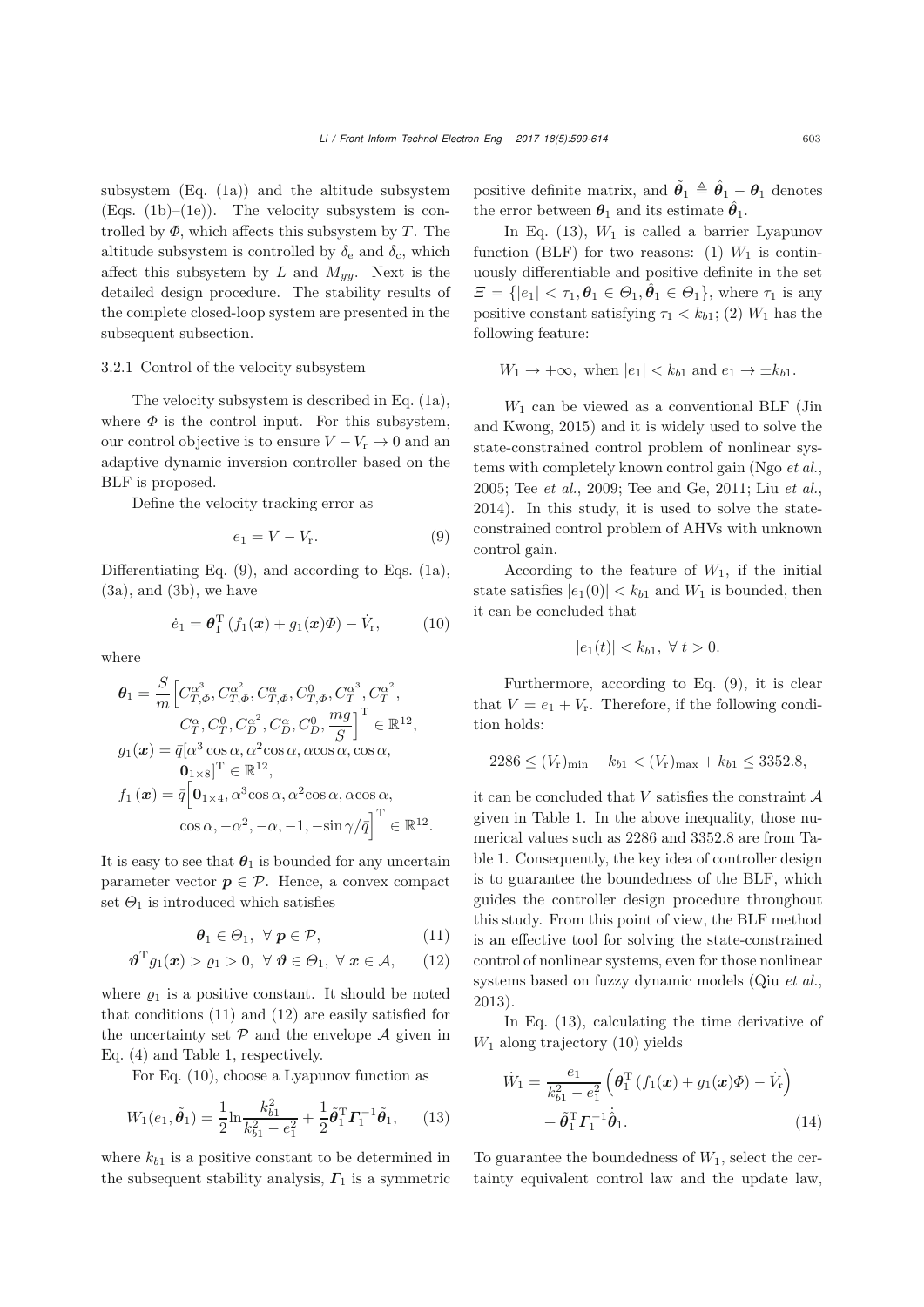respectively, as

<span id="page-5-0"></span>
$$
\Phi = \frac{1}{\hat{\theta}_1^{\mathrm{T}} g_1(\boldsymbol{x})} \left( -k_1 e_1 - \hat{\theta}_1^{\mathrm{T}} f_1(\boldsymbol{x}) + \dot{V}_r \right), \qquad (15)
$$

<span id="page-5-1"></span>
$$
\dot{\hat{\boldsymbol{\theta}}}_1 = \text{Proj}_{\hat{\boldsymbol{\theta}}_1 \in \Theta_1} \left\{ \boldsymbol{\varGamma}_1 \left[ \frac{e_1}{k_{b1}^2 - e_1^2} \Big( f_1(\boldsymbol{x}) + g_1(\boldsymbol{x}) \Phi \Big) \right] \right\},\tag{16}
$$

where  $k_1 > 0$  is a controller parameter and Proj*θ*ˆ1∈Θ<sup>1</sup> (·) [is](#page-14-24) [a](#page-14-24) [smooth](#page-14-24) [projection](#page-14-24) [operator](#page-14-24) [\(](#page-14-24)Krstic *et al.*, [1995](#page-14-24)) which is used to ensure the nonsingularity of the control law [\(15\)](#page-5-0).

Substituting Eqs.  $(15)$  and  $(16)$  into Eq.  $(14)$ and using standard properties of the projection operator [\(Krstic](#page-14-24) *et al.*, [1995](#page-14-24)) yield

<span id="page-5-10"></span>
$$
\dot{W}_1 \le -k_1 \frac{e_1^2}{k_{b1}^2 - e_1^2}.\tag{17}
$$

3.2.2 Control of the altitude subsystem

The altitude subsystem is described in Eqs. [\(1b\)](#page-2-8)–[\(1e\)](#page-2-2), where  $\delta_e$  and  $\delta_c$  are the control inputs which affect this subsystem by L and  $M_{yy}$ . Our control objective is to ensure  $h-h_r \to 0$  and  $\theta_p-\theta_r \to 0$ . Usually, in Eq. [\(3c\)](#page-2-12), the lift from  $\delta_e$  and  $\delta_c$ , i.e.,  $\bar{q}S(C_L^{\delta_e}\delta_e + C_L^{\delta_c}\delta_c)$ , is very small, compared with the lift from the AOA, i.e.,  $\bar{q}S(C_L^{\alpha}\alpha+C_L^0)$ . However, con-<br>gidoning that h is claruly time youring in the equipe sidering that  $h$  is slowly time-varying in the cruise flight phase, this small lift can be used to ensure  $h - h_r \rightarrow 0$ . Meanwhile, the pitching moment from  $\delta_{\rm e}$  and  $\delta_{\rm c}$ , i.e.,  $\bar{q}S\bar{c} \left(C_M^{\delta_{\rm e}}\delta_{\rm e} + C_M^{\delta_{\rm c}}\delta_{\rm c}\right)$ , is used to guarantee  $\theta_{\rm p} - \theta_{\rm r} \rightarrow 0$ . To clearly illustrate the controller design procedure, the altitude subsystem is further divided into two modules, i.e.,  $(h, \gamma)$  module and  $(\theta_{p},$ Q) module. For the former, Eqs. [\(1b\)](#page-2-8) and [\(1c\)](#page-2-6) are considered and the aim is to ensure  $h - h_r \to 0$ . For the latter, Eqs. [\(1d\)](#page-2-7) and [\(1e\)](#page-2-2) are considered and the aim is to ensure  $\theta_{\rm p} - \theta_{\rm r} \to 0$ . Next is the detailed design procedure.

1.  $(h, \gamma)$  module

For this module, Eqs. [\(1b\)](#page-2-8) and [\(1c\)](#page-2-6) are considered. By viewing the lift from  $\delta_e$  and  $\delta_c$  as the control input, an adaptive backstepping controller based on a BLF is proposed to ensure  $h - h_r \rightarrow 0$ . Based on the backstepping idea [\(Krstic](#page-14-24) *et al.*, [1995\)](#page-14-24), this design procedure includes two steps.

Step 1: Define the altitude tracking error as

<span id="page-5-8"></span>
$$
e_2 = h - h_r. \tag{18}
$$

Differentiating  $e_2$  with respect to time and using Eq. [\(1b\)](#page-2-8) yield

<span id="page-5-3"></span>
$$
\dot{e}_2 = V \sin \gamma - \dot{h}_r. \tag{19}
$$

By viewing  $\gamma$  as a virtual control input, introduce an error variable

<span id="page-5-2"></span>
$$
e_3 = \gamma - \gamma_d, \tag{20}
$$

where  $\gamma_d$  is an ideal controller. Substituting Eq. [\(20\)](#page-5-2) into Eq. [\(19\)](#page-5-3) yields

<span id="page-5-4"></span>
$$
\dot{e}_2 = V \sin \gamma_{\rm d} - \dot{h}_{\rm r} + 2V \cos \frac{\gamma + \gamma_{\rm d}}{2} \sin \frac{e_3}{2}.
$$
 (21)

Choose the following BLF:

<span id="page-5-9"></span>
$$
W_2 = \frac{1}{2} \ln \frac{k_{b2}^2}{k_{b2}^2 - e_2^2},\tag{22}
$$

where  $k_{b2}$  is a positive constant to be determined in the subsequent stability analysis. The time derivative of  $W_2$  along trajectory [\(21\)](#page-5-4) is

$$
\dot{W}_2 = \frac{e_2}{k_{b2}^2 - e_2^2} \left( V \sin \gamma_d - \dot{h}_r \right) \n+ 2V \frac{e_2}{k_{b2}^2 - e_2^2} \cos \frac{\gamma + \gamma_d}{2} \sin \frac{e_3}{2}.
$$
\n(23)

For Eq. [\(23\)](#page-5-5),  $\gamma_d$  is designed as

<span id="page-5-6"></span><span id="page-5-5"></span>
$$
\gamma_{\rm d} = \arcsin \frac{-k_2 e_2 + \dot{h}_{\rm r}}{V},\tag{24}
$$

where  $k_2 > 0$  is a controller parameter. Given that the 'arcsin' function is defined on [−1, 1], the following inequality should hold:

$$
-1 \le \frac{-k_2 e_2(t) + \dot{h}_r(t)}{V(t)} \le 1, \ \forall \ t \ge 0.
$$

From the proof process of Theorem [1](#page-8-0) which is given in the subsequent subsection, it can be seen that V satisfies the constraint A and  $|e_2(t)| < k_{b2}$  ( $\forall t \ge 0$ ) if inequalities [\(53\)](#page-8-1) and [\(54a\)](#page-8-2)–[\(54e\)](#page-8-3) hold. Together with inequalities  $(54a)$ – $(54e)$ , it can be further derived that

$$
\left| \frac{-k_2 e_2(t) + \dot{h}_r(t)}{V(t)} \right| < \frac{k_2 k_{b2} + |\dot{h}_r|_{\text{max}}}{2286} < 1, \ \forall \ t \ge 0.
$$

Therefore, conditions  $(53)$  and  $(54a)$ – $(54e)$  can ensure that  $\gamma_d$  is well-defined.

Substituting Eq. [\(24\)](#page-5-6) into Eq. [\(23\)](#page-5-5) yields

<span id="page-5-7"></span>
$$
\dot{W}_2 = -k_2 \frac{e_2^2}{k_{b2}^2 - e_2^2} + 2V \frac{e_2}{k_{b2}^2 - e_2^2} \cos \frac{\gamma + \gamma_d}{2} \sin \frac{e_3}{2}.
$$
\n(25)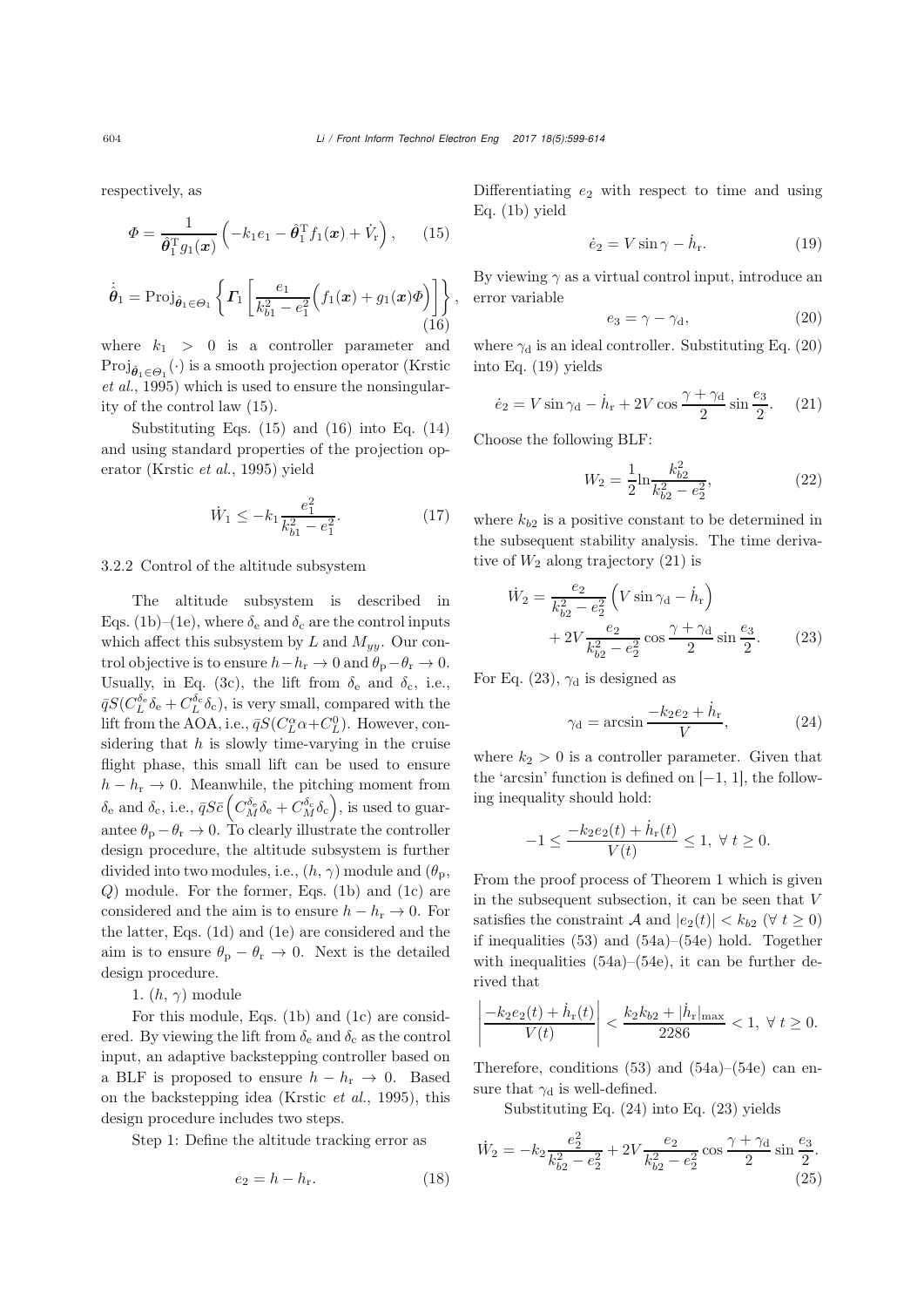Here, the second term in the right side of Eq. [\(25\)](#page-5-7), i.e., the coupling term, is canceled in the subsequent step.

Step 2 (final step): Substituting Eq. [\(20\)](#page-5-2) into Eq. [\(1c\)](#page-2-6) yields

<span id="page-6-1"></span>
$$
\dot{e}_3 = \frac{L + T\sin\alpha}{mV} - \frac{g}{V}\cos\gamma - \dot{\gamma}_d. \tag{26}
$$

Now, let us calculate the term  $\dot{\gamma}_d$ . Differentiating Eq.  $(24)$  and using Eqs.  $(1a)$ ,  $(18)$ , and  $(1b)$ yield

$$
\dot{\gamma}_{\rm d} = \Delta_1 \left( \frac{-k_2 (V \sin \gamma - \dot{h}_{\rm r}) + \ddot{h}_{\rm r}}{V} - \frac{(-k_2 e_2 + \dot{h}_{\rm r}) \dot{V}}{V^2} \right)
$$
  
\n
$$
= \Delta_1 \left( \frac{-k_2 (V \sin \gamma - \dot{h}_{\rm r}) + \ddot{h}_{\rm r}}{V} - \frac{-k_2 e_2 + \dot{h}_{\rm r}}{V^2} \left( \frac{T \cos \alpha - D}{m} - g \sin \gamma \right) \right)
$$
  
\n
$$
= \Delta_1 \left( -\frac{-k_2 e_2 + \dot{h}_{\rm r}}{V^2} \cdot \frac{T \cos \alpha - D}{m} + \frac{-k_2 e_2 + \dot{h}_{\rm r}}{V^2} g \sin \gamma + \Delta_2 \right), \qquad (27)
$$

where  $\Delta_i$   $(i = 1, 2)$  are defined as

$$
\Delta_1 = 1 / \sqrt{1 - \left(\frac{-k_2 e_2 + \dot{h}_r}{V}\right)^2},
$$
  

$$
\Delta_2 = \frac{-k_2 (V \sin \gamma - \dot{h}_r) + \ddot{h}_r}{V}.
$$

Clearly,  $\Delta_i$  (i = 1, 2) do not include any uncertain parameter.

Substituting Eq. [\(27\)](#page-6-0) into Eq. [\(26\)](#page-6-1) yields

$$
\dot{e}_3 = \frac{L + T \sin \alpha}{mV} - \frac{g}{V} \cos \gamma + \Delta_1 \frac{-k_2 e_2 + \dot{h}_r}{V^2} \cdot \frac{T \cos \alpha - D}{m} - \Delta_1 \frac{-k_2 e_2 + \dot{h}_r}{V^2} g \sin \gamma - \Delta_1 \Delta_2.
$$
 (28)

Substituting Eqs. [\(3a\)](#page-2-9)–[\(3c\)](#page-2-12) into Eq. [\(28\)](#page-6-2) further yields

<span id="page-6-4"></span>
$$
\dot{e}_3 = \boldsymbol{\theta}_2^{\mathrm{T}} [f_2(\boldsymbol{x}) + g_2(\boldsymbol{x}) \boldsymbol{U}_\delta] - \Delta_1 \Delta_2, \qquad (29)
$$

where

<span id="page-6-8"></span>
$$
\begin{cases}\n\boldsymbol{\theta}_{2} = \frac{S}{m} \Big[ C_{L}^{\delta_{e}}, C_{L}^{\delta_{c}}, C_{T,\phi}^{\alpha^{2}}, C_{T,\phi}^{\alpha}, C_{T,\phi}^{\alpha}, C_{T,\phi}^{0}, C_{T,\phi}^{\alpha}, \\
C_{T}^{\alpha^{3}}, C_{T}^{\alpha^{2}}, C_{T}^{\alpha}, C_{T}^{0}, C_{D}^{\alpha^{2}}, C_{D}^{\alpha}, C_{D}^{0}, \\
C_{L}^{\alpha}, C_{L}^{0}, \frac{mg}{S} \Big]^{T} \in \mathbb{R}^{16}, \\
f_{2}(\boldsymbol{x}) = \frac{\bar{q}}{V} \Big[ 0, 0, \boldsymbol{\Phi}\alpha^{3} \Delta_{3}, \boldsymbol{\Phi}\alpha^{2} \Delta_{3}, \boldsymbol{\Phi}\alpha \Delta_{3}, \boldsymbol{\Phi}\Delta_{3}, \\
\alpha^{3} \Delta_{3}, \alpha^{2} \Delta_{3}, \alpha \Delta_{3}, \Delta_{3}, \\
\alpha^{2} \Delta_{4}, \alpha \Delta_{4}, \Delta_{4}, \alpha, 1, \Delta_{5} \Big]^{T} \in \mathbb{R}^{16}, \\
g_{2}(\boldsymbol{x}) = \frac{\bar{q}}{V} \left[ I_{2}, \boldsymbol{0}_{2 \times 14} \right]^{T} \in \mathbb{R}^{16 \times 2}, \\
U_{\delta} = [\delta_{e}, \delta_{c}]^{T}, \\
\Delta_{3} = \sin \alpha + \Delta_{1} \frac{(-k_{2}e_{2} + \dot{h}_{r}) \cos \alpha}{V}, \\
\Delta_{4} = -\Delta_{1} \frac{-k_{2}e_{2} + \dot{h}_{r}}{V}, \\
\Delta_{5} = -\frac{\cos \gamma}{V} - \Delta_{1} \frac{-k_{2}e_{2} + \dot{h}_{r}}{V^{2}} \sin \gamma.\n\end{cases}
$$

Similar to the former analysis, a convex compact set  $\Theta_2$  is introduced to cover all the values of  $\theta_2$ , i.e.,  $\theta_2 \in \Theta_2$ .

Choose the following BLF:

<span id="page-6-3"></span>
$$
W_3 = W_2 + \frac{1}{2} \ln \frac{k_{b3}^2}{k_{b3}^2 - e_3^2} + \frac{1}{2} \tilde{\theta}_2^{\mathrm{T}} \mathbf{\Gamma}_2^{-1} \tilde{\theta}_2, \qquad (31)
$$

<span id="page-6-0"></span>where  $W_2$  is defined in Eq. [\(22\)](#page-5-9),  $k_{b3}$  is a positive constant to be determined in the subsequent stability analysis,  $\Gamma_2 > 0$  is a symmetric positive definite matrix, and  $\tilde{\theta}_2 \triangleq \hat{\theta}_2 - \theta_2$  denotes the error between  $\theta_2$  and its estimate  $\hat{\theta}_2$ .

In Eq.  $(31)$ , differentiating  $W_3$  with respect to time and using Eqs. [\(25\)](#page-5-7) and [\(29\)](#page-6-4) yield

$$
\dot{W}_3 = -k_2 \frac{e_2^2}{k_{b2}^2 - e_2^2} + 2V \frac{e_2}{k_{b2}^2 - e_2^2} \cos \frac{\gamma + \gamma_d}{2} \sin \frac{e_3}{2} \n+ \frac{e_3}{k_{b3}^2 - e_3^2} \left( \theta_2^{\text{T}} [f_2(\boldsymbol{x}) + g_2(\boldsymbol{x}) \boldsymbol{U}_{\delta}] - \Delta_1 \Delta_2 \right) \n+ \tilde{\theta}_2^{\text{T}} \boldsymbol{\Gamma}_2^{-1} \dot{\tilde{\theta}}_2.
$$
\n(32)

To guarantee the boundedness of  $W_3$ , select the certainty equivalent control law and the update law, respectively, as

<span id="page-6-7"></span><span id="page-6-6"></span><span id="page-6-5"></span>*θ*ˆT

<span id="page-6-2"></span>
$$
\hat{\theta}_2^{\mathrm{T}}(f_2(\mathbf{x}) + g_2(\mathbf{x})U_\delta) = -k_3 e_3 + \Delta_1 \Delta_2 \n- V e_2 \frac{k_{b3}^2 - e_3^2}{k_{b2}^2 - e_2^2} \cos \frac{\gamma + \gamma_\mathrm{d}}{2} \cdot \frac{\sin(e_3/2)}{e_3/2}, \quad (33) \n\dot{\hat{\theta}}_2 = \text{Proj}_{\hat{\theta}_2 \in \Theta_2} \{ \Gamma_2 \frac{e_3}{k_{b3}^2 - e_3^2} [f_2(\mathbf{x}) + g_2(\mathbf{x})U_\delta] \}, \quad (34)
$$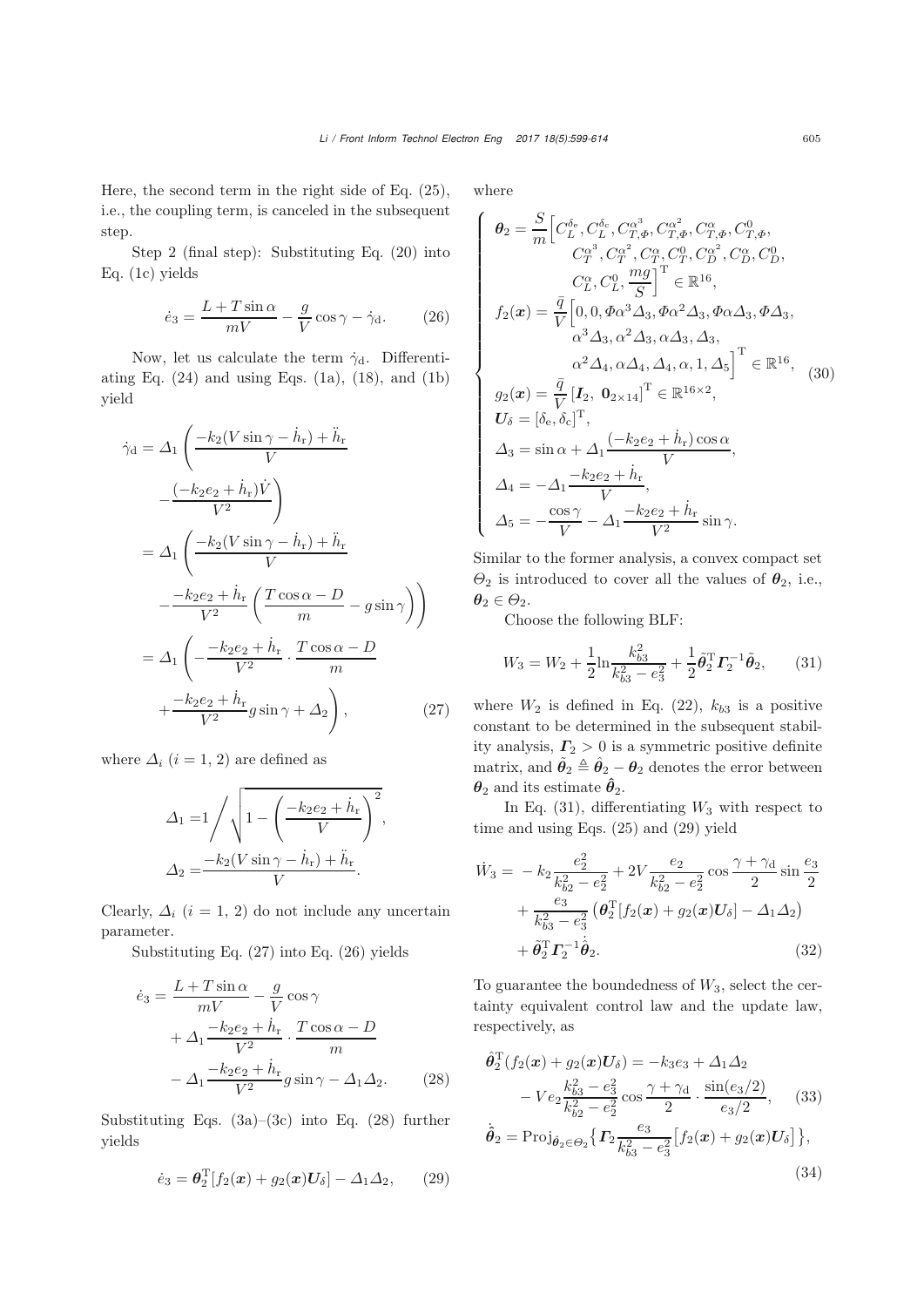where  $k_3 > 0$  is a controller parameter and Proj<sub>θο∈Θο</sub><sup>(·)</sup> [is](#page-14-24) [a](#page-14-24) [smooth](#page-14-24) [projection](#page-14-24) [operator](#page-14-24) [\(](#page-14-24)Krstic *et al.*, [1995\)](#page-14-24). It should be noted that in Eq. [\(33\)](#page-6-5) the term '  $\sin(\cdot)/(\cdot)$  ' is defined as

$$
\frac{\sin \eta}{\eta} = \begin{cases} 1, & \eta = 0, \\ \frac{\sin \eta}{\eta}, & \text{otherwise.} \end{cases}
$$

Therefore, the term ' $\sin(\cdot)/(\cdot)$ ' is always nonsingular.

Substituting Eqs. [\(33\)](#page-6-5) and [\(34\)](#page-6-6) into Eq. [\(32\)](#page-6-7) and using standard properties of the projection operator [\(Krstic](#page-14-24) *et al.*, [1995](#page-14-24)) yield

<span id="page-7-12"></span>
$$
\dot{W}_3 \le -k_2 \frac{e_2^2}{k_{b2}^2 - e_2^2} - k_3 \frac{e_3^2}{k_{b3}^2 - e_3^2}.
$$
 (35)

2.  $(\theta_p, Q)$  module

For this module, Eqs. [\(1d\)](#page-2-7) and [\(1e\)](#page-2-2) are considered. By viewing the pitching moment from  $\delta_e$ and  $\delta_c$  as the control input, an adaptive backstepping controller based on a BLF is proposed to ensure  $\theta_{\rm p}-\theta_{\rm r} \to 0$ . Similar to the  $(h, \gamma)$  module, this design procedure includes two steps.

Step 1: Define the pitch angle tracking error as

<span id="page-7-0"></span>
$$
e_4 = \theta_{\rm p} - \theta_{\rm r}.\tag{36}
$$

Substituting Eq. [\(36\)](#page-7-0) into Eq. [\(1d\)](#page-2-7) yields

<span id="page-7-2"></span>
$$
\dot{e}_4 = Q - \dot{\theta}_r. \tag{37}
$$

By viewing  $Q$  as a virtual control input, introduce an error variable

<span id="page-7-1"></span>
$$
e_5 = Q - Q_d, \tag{38}
$$

where  $Q_d$  is an ideal controller. Substituting Eq. [\(38\)](#page-7-1) into Eq. [\(37\)](#page-7-2) yields

<span id="page-7-3"></span>
$$
\dot{e}_4 = Q_d - \dot{\theta}_r + e_5. \tag{39}
$$

Choose the following BLF:

<span id="page-7-7"></span>
$$
W_4 = \frac{1}{2} \ln \frac{k_{b4}^2}{k_{b4}^2 - e_4^2},\tag{40}
$$

where  $k_{b4}$  is a positive constant to be determined in the subsequent stability analysis. The time derivative of  $W_4$  along trajectory [\(39\)](#page-7-3) is

<span id="page-7-4"></span>
$$
\dot{W}_4 = \frac{e_4}{k_{b4}^2 - e_4^2} \left( Q_\mathrm{d} - \dot{\theta}_\mathrm{r} \right) + \frac{e_4}{k_{b4}^2 - e_4^2} e_5. \tag{41}
$$

For Eq.  $(41)$ ,  $Q_d$  is designed as follows:

<span id="page-7-5"></span>
$$
Q_{\rm d} = -k_4 e_4 + \dot{\theta}_{\rm r},\tag{42}
$$

where  $k_4 > 0$  is a controller parameter. Substituting Eq.  $(42)$  into Eq.  $(41)$  yields

<span id="page-7-9"></span>
$$
\dot{W}_4 = -k_4 \frac{e_4^2}{k_{b4}^2 - e_4^2} + \frac{e_4}{k_{b4}^2 - e_4^2} e_5.
$$
 (43)

Here, the coupling term ' $e_4e_5/(k_{b4}^2 - e_4^2)$ ' is canceled<br>in the subsequent step. in the subsequent step.

Step 2 (final step): Substituting Eq. [\(38\)](#page-7-1) into Eq. [\(1e\)](#page-2-2) yields

<span id="page-7-6"></span>
$$
\dot{e}_5 = M_{yy}/I_{yy} - \dot{Q}_{\rm d}.
$$
 (44)

Differentiating Eq. [\(42\)](#page-7-5) and using Eq. [\(37\)](#page-7-2) lead to  $\dot{Q}_{\rm d} = -k_4(Q - \dot{\theta}_{\rm r}) + \ddot{\theta}_{\rm r}.$ <br>Substituting Eq. (2)

Substituting Eq. [\(3d\)](#page-2-13) into Eq. [\(44\)](#page-7-6) yields

<span id="page-7-10"></span>
$$
\dot{e}_5 = \theta_3^{\rm T} (f_3(\bm{x}) + g_3(\bm{x}) \bm{U}_\delta) - \dot{Q}_{\rm d}, \qquad (45)
$$

where  $U_{\delta}$  is defined in Eq. [\(30\)](#page-6-8), and  $\theta_3$ ,  $f_3(x)$ , and  $g_3(x)$  are defined as follows:

$$
\theta_3 = \frac{S}{I_{yy}} \Big[ \bar{c}C_M^{\delta_{\rm e}}, \bar{c}C_M^{\delta_{\rm e}}, z_T C_{T,\Phi}^{\alpha^3}, z_T C_{T,\Phi}^{\alpha^2}, z_T C_{T,\Phi}^{\alpha},
$$
  
\n
$$
z_T C_{T,\Phi}^0, z_T C_T^{\alpha^3}, \left( z_T C_T^{\alpha^2} + \bar{c}C_M^{\alpha^2} \right),
$$
  
\n
$$
\left( z_T C_T^{\alpha} + \bar{c}C_M^{\alpha} \right), \left( z_T C_T^0 + \bar{c}C_M^0 \right) \Big]^{\rm T} \in \mathbb{R}^{10},
$$
  
\n
$$
f_3(\mathbf{x}) = \bar{q} \Big[ 0, 0, \alpha^3 \Phi, \alpha^2 \Phi, \alpha \Phi, \Phi, \alpha^3, \alpha^2, \alpha, 1 \Big]^{\rm T} \in \mathbb{R}^{10},
$$
  
\n
$$
g_3(\mathbf{x}) = \bar{q} \Big[ I_2, \mathbf{0}_{2 \times 8} \Big]^{\rm T} \in \mathbb{R}^{10 \times 2}.
$$

Similar to the former analysis, here a convex compact set  $\Theta_3$  is introduced to cover all the values of  $\theta_3$ , i.e.,  $\theta_3 \in \Theta_3$ .

Choose the following BLF:

<span id="page-7-8"></span>
$$
W_5 = W_4 + \frac{1}{2} \ln \frac{k_{b5}^2}{k_{b5}^2 - e_5^2} + \frac{1}{2} \tilde{\theta}_3^{\mathrm{T}} \mathbf{\Gamma}_3^{-1} \tilde{\theta}_3, \qquad (46)
$$

where  $W_4$  is defined in Eq. [\(40\)](#page-7-7),  $k_{b5}$  is a positive constant to be determined in the subsequent stability analysis,  $\Gamma_3 > 0$  is a symmetric positive definite matrix, and  $\tilde{\theta}_3 \triangleq \hat{\theta}_3 - \theta_3$  denotes the error between  $\theta_3$  and its estimate  $\hat{\theta}_3$ .

In Eq. [\(46\)](#page-7-8), differentiating  $W_5$  with respect to time and using Eqs. [\(43\)](#page-7-9) and [\(45\)](#page-7-10) yield

<span id="page-7-11"></span>
$$
\dot{W}_5 = -k_4 \frac{e_4^2}{k_{b4}^2 - e_4^2} + \frac{e_4}{k_{b4}^2 - e_4^2} e_5 + \tilde{\theta}_3^{\mathrm{T}} \Gamma_3^{-1} \dot{\hat{\theta}}_3 \n+ \frac{e_5}{k_{b5}^2 - e_5^2} \left( \theta_3^{\mathrm{T}} (f_3(\boldsymbol{x}) + g_3(\boldsymbol{x}) U_\delta) - \dot{Q}_\mathrm{d} \right).
$$
\n(47)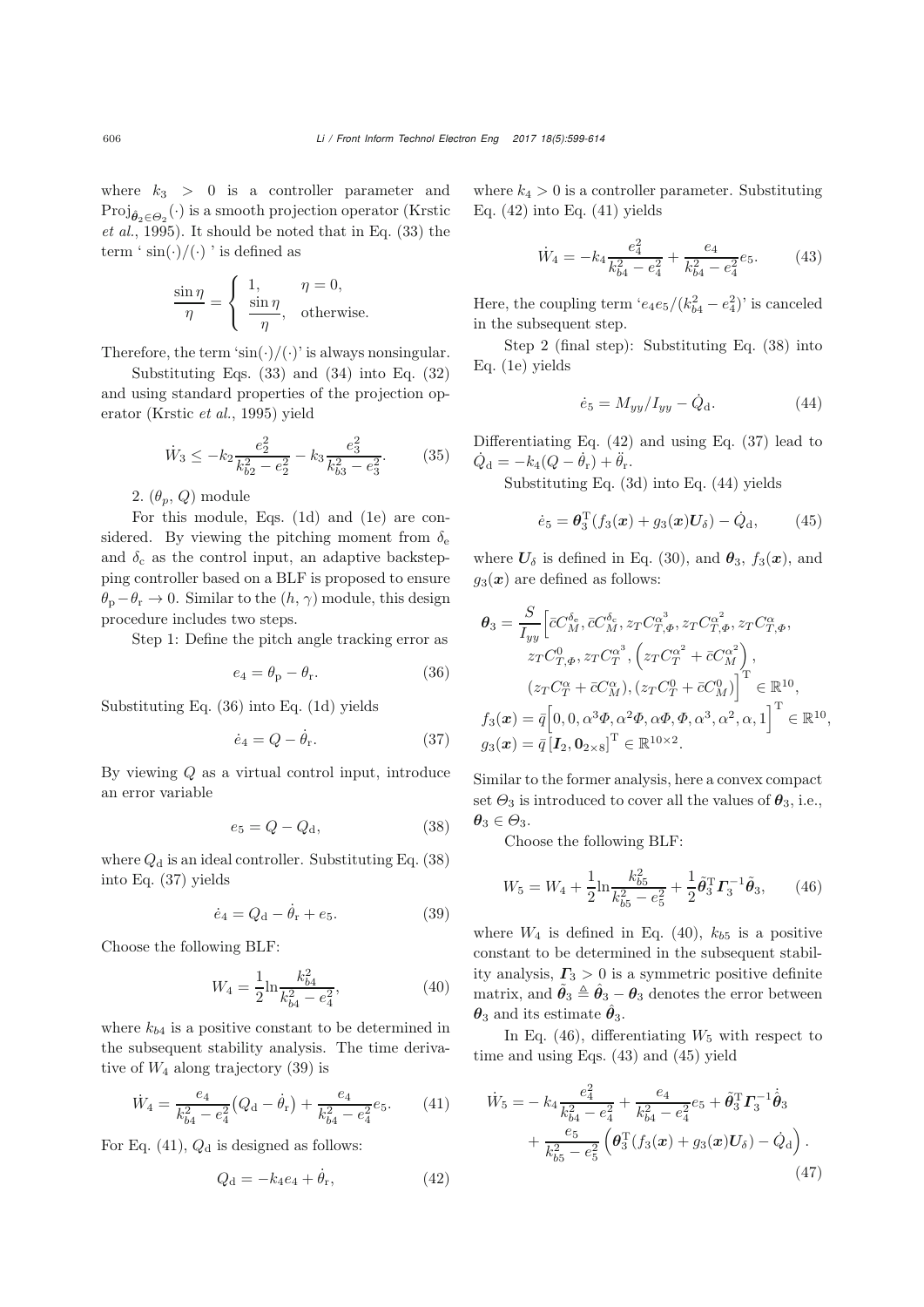To guarantee the boundedness of  $W_5$ , select the certainty equivalent control law and the update law, respectively, as

<span id="page-8-4"></span>
$$
\hat{\theta}_3^{\mathrm{T}}(f_3(\boldsymbol{x}) + g_3(\boldsymbol{x})\boldsymbol{U}_\delta) = -k_5 e_5 - e_4 \frac{k_{b5}^2 - e_5^2}{k_{b4}^2 - e_4^2} + \dot{Q}_\mathrm{d},
$$
\n
$$
\dot{\hat{\theta}}_3 = \mathrm{Proj}_{\hat{\theta}_3 \in \Theta_3} \left\{ \boldsymbol{\Gamma}_3 \frac{e_5}{k_{b5}^2 - e_5^2} [f_3(\boldsymbol{x}) + g_3(\boldsymbol{x}) \boldsymbol{U}_\delta] \right\}, \tag{49}
$$

<span id="page-8-5"></span>where  $k_5 > 0$  is a controller parameter and  $Proj_{\hat{\theta}_3 \in \Theta_3}(\cdot)$  $Proj_{\hat{\theta}_3 \in \Theta_3}(\cdot)$  $Proj_{\hat{\theta}_3 \in \Theta_3}(\cdot)$  $Proj_{\hat{\theta}_3 \in \Theta_3}(\cdot)$  $Proj_{\hat{\theta}_3 \in \Theta_3}(\cdot)$  [is](#page-14-24) a [smooth](#page-14-24) [projection](#page-14-24) [operator](#page-14-24) (Krstic *et al.*, [1995\)](#page-14-24).

Substituting Eqs.  $(48)$  and  $(49)$  into Eq.  $(47)$ and using standard properties of the projection operator [\(Krstic](#page-14-24) *et al.*, [1995](#page-14-24)) yield

<span id="page-8-8"></span>
$$
\dot{W}_5 \le -k_4 \frac{e_4^2}{k_{b4}^2 - e_4^2} - k_5 \frac{e_5^2}{k_{b5}^2 - e_5^2}.
$$
 (50)

Finally, solving Eqs. [\(33\)](#page-6-5) and [\(48\)](#page-8-4) yields the actual control law for the control surfaces:

$$
U_{\delta} = \begin{bmatrix} \delta_{\rm e} \\ \delta_{\rm c} \end{bmatrix} = \mathbf{B}^{-1} \left[ -k_3 e_3 + \Delta_1 \Delta_2 - \hat{\theta}_2^{\rm T} f_2(\mathbf{x}) - V e_2 \frac{k_{b3}^2 - e_3^2}{k_{b2}^2 - e_2^2} \cos \frac{\gamma + \gamma_{\rm d}}{2} \cdot \frac{\sin(e_3/2)}{e_3/2}, -k_5 e_5 - e_4 \frac{k_{b5}^2 - e_5^2}{k_{b4}^2 - e_4^2} + \dot{Q}_{\rm d} - \hat{\theta}_3^{\rm T} f_3(\mathbf{x}) \right]^{\rm T}, \tag{51}
$$

where  $B =$  $\begin{bmatrix} \hat{\theta}_2^\mathrm{T} g_2(\bm{x})\ \hat{\theta}_3^\mathrm{T} g_3(\bm{x})\ \end{bmatrix}$ 1

From Eq. [\(51\)](#page-8-6), it can be seen that the smooth parameter projections in Eqs. [\(34\)](#page-6-6) and [\(49\)](#page-8-5) are used to ensure the nonsingularity of matrix *B*. To this end, the convex compact set  $\Theta_i$  (i = 2, 3) should be appropriately selected such that

<span id="page-8-7"></span>
$$
|\det(\boldsymbol{B})| > \varrho_2 > 0, \ \forall \ \boldsymbol{x} \in \mathcal{A}, \ \forall \ \hat{\theta}_i \in \Theta_i, \ i = 2, 3,
$$
\n
$$
(52)
$$

where  $det(\mathbf{B})$  denotes the determinant of  $\mathbf{B}$  and  $\rho_2$ is a constant. Note that condition [\(52\)](#page-8-7) is easily satisfied for the uncertainty set  $P$  and the envelope  $\mathcal A$ given in Eq. [\(4\)](#page-2-11) and Table 1, respectively.

Remark 1 From Eqs. [\(33\)](#page-6-5) and [\(48\)](#page-8-4), it can be observed that  $\delta_e$  and  $\delta_c$  play the same role in this study. On the one hand, they force the altitude to track the altitude reference trajectory by the lift from  $\delta_e$  and  $\delta_c$ . On the other hand, they force the pitch angle to track the pitch angle reference trajectory by the pitching moment from  $\delta_{\rm e}$  and  $\delta_{\rm c}$ .

## 3.3 Performance analysis of the closed-loop system

This subsection gives the stability results, which can be described as the following theorem:

<span id="page-8-0"></span>Theorem 1 Under Assumptions [1–](#page-3-0)[3,](#page-3-4) consider the closed-loop system consisting of the plant  $(Eqs. (1a)–$  $(Eqs. (1a)–$  $(Eqs. (1a)–$  $(3d)$ , the control laws (Eqs.  $(15)$  and  $(51)$ ), and the update laws (Eqs.  $(16)$ ,  $(34)$ , and  $(49)$ ). If there exist constants  $k_i > 0$  and  $k_{bj} > 0$   $(i, j = 1, 2, ..., 5)$  such that

(C1) the initial state  $x(0)$  satisfies

<span id="page-8-12"></span><span id="page-8-2"></span><span id="page-8-1"></span>
$$
|e_s(0)| < k_{bs}, \ s = 1, 2, \dots, 5,\tag{53}
$$

(C2) the following inequalities hold:

$$
2286 \le (V_r)_{\min} - k_{b1} < (V_r)_{\max} + k_{b1} \le 3352.8,\tag{54a}
$$

$$
21336 \le (h_r)_{\min} - k_{b2} < (h_r)_{\max} + k_{b2} \le 41148,\tag{54b}
$$

$$
k_{b3} + \arcsin\left( (k_2 k_{b2} + |\dot{h}_r|_{\text{max}}) / 2286 \right) \le 3\pi / 180,
$$
\n(54c)

$$
-2\pi/180 \le (\theta_r)_{\min} - k_{b4} < (\theta_r)_{\max} + k_{b4} \le 7\pi/180,
$$
\n(54d)

<span id="page-8-13"></span><span id="page-8-10"></span><span id="page-8-3"></span>
$$
-10\pi/180 \le (\dot{\theta}_r)_{\min} - k_{b5} - k_4 k_{b4} < (\dot{\theta}_r)_{\max} + k_{b5} + k_4 k_{b4} \le 10\pi/180,
$$
 (54e)

<span id="page-8-6"></span>then for any uncertain parameter vector  $p \in \mathcal{P}$ , the following properties hold:

- (i)  $\mathbf{x}(t) \in \mathcal{A}, \forall t \geq 0;$
- (ii) all the closed-loop signals are bounded;

(iii)  $y(t) - y_r(t) \to 0$ , as  $t \to \infty$ .

In inequalities [\(54a\)](#page-8-2)–[\(54e\)](#page-8-3), the numerical values such as 2286 and 3352.8 are from Table 1.<br>**Proof** Choose the following Lyapu

Choose the following Lyapunov function:

<span id="page-8-9"></span>
$$
W = W_1 + W_3 + W_5, \t\t(55)
$$

where  $W_1$ ,  $W_3$ , and  $W_5$  are defined in Eqs. [\(13\)](#page-4-4),  $(31)$ , and  $(46)$ , respectively. Differentiating W with respect to time and using inequalities [\(17\)](#page-5-10), [\(35\)](#page-7-12), and [\(50\)](#page-8-8) yield

<span id="page-8-11"></span>
$$
\dot{W} \le -\sum_{i=1}^{5} k_i \frac{e_i^2}{k_{bi}^2 - e_i^2}.\tag{56}
$$

Therefore, it is clear that  $\dot{W} \leq 0$  in the set  $\Omega =$  ${|e_i| \le k_{bi}, i = 1, 2, ..., 5},$  which means that W is monotonously non-increasing in  $\Omega$ . Based on in-equality [\(53\)](#page-8-1), it is further derived that  $W(t) \leq W(0)$ ,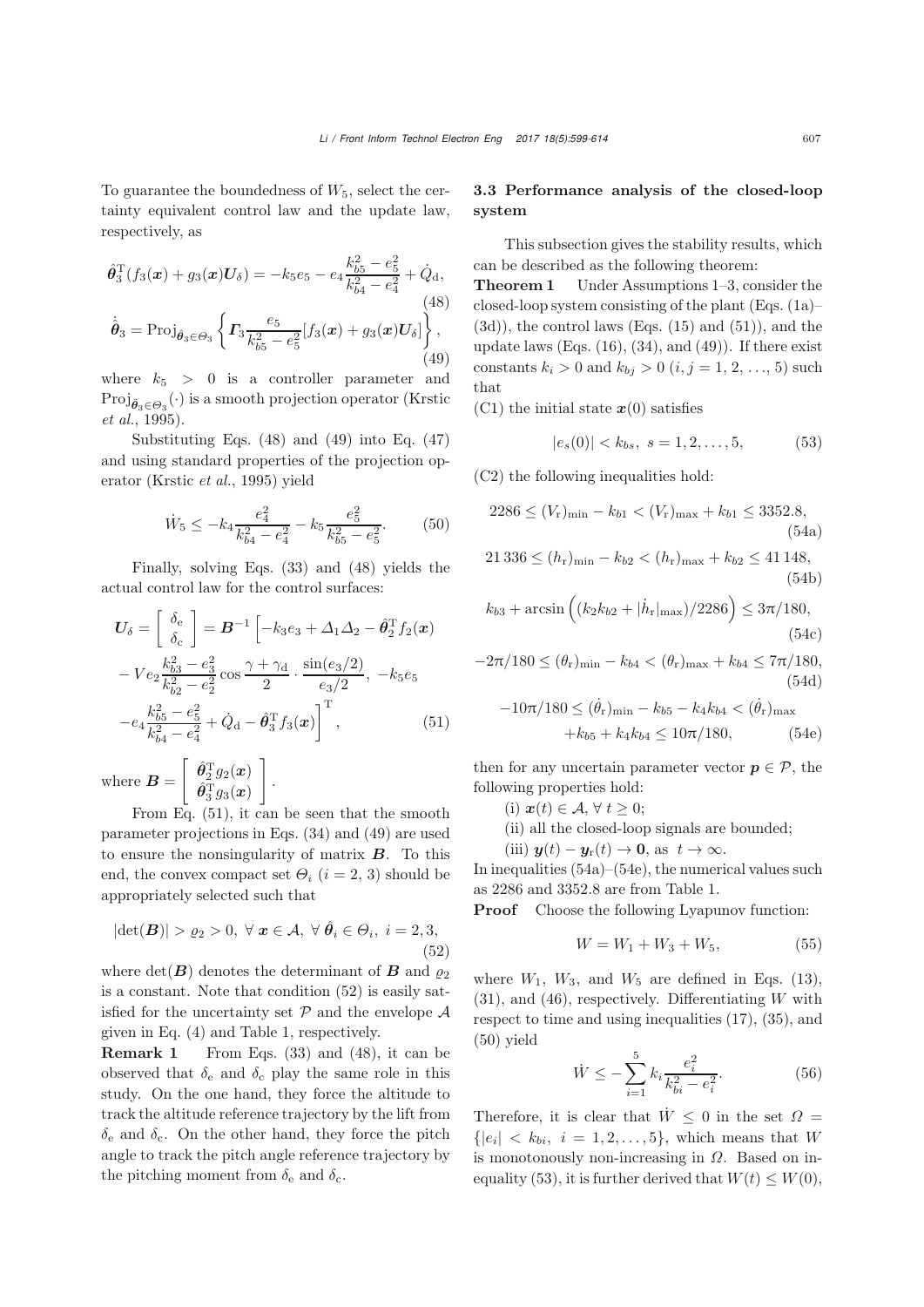$\forall t > 0$ . According to the definition of W in Eq. [\(55\)](#page-8-9) and using Eqs.  $(13)$ ,  $(31)$ , and  $(46)$ , it can be concluded that there exists constant  $\varsigma_i > 0$  such that  $|e_i| < \varsigma_i < k_{bi}$   $(i = 1, 2, ..., 5).$ 

1. Proof of property (i)

First, let us prove that V, h, and  $\theta_{\rm p}$  satisfy the constraint A. From Eq. [\(9\)](#page-4-0), it is clear that  $V =$  $e_1 + V_r$ . By using  $|e_1| < k_{b1}$  and inequality [\(54a\)](#page-8-2), it is further derived that  $V$  satisfies the constraint  $A$ . Similarly, h and  $\theta_p$  satisfy the constraint A. Second, let us prove that  $Q$  satisfies the constraint  $A$ . From Eqs. [\(38\)](#page-7-1) and [\(42\)](#page-7-5), it is clear that  $Q = e_5 - k_4e_4 +$  $\dot{\theta}_r$ . Together with  $|e_i| < k_{bi}$  ( $i = 4, 5$ ) and using<br>inequality (540) it can be concluded that Q estignees inequality  $(54e)$ , it can be concluded that Q satisfies the constraint A. Finally, let us prove that  $\gamma$  satisfies the constraint  $A$ . From Eqs. [\(20\)](#page-5-2) and [\(24\)](#page-5-6), it is clear that

$$
\gamma = e_3 + \arcsin\left(\left(-k_2e_2 + \dot{h}_r\right)/V\right).
$$

Given that V satisfies the constraint A and  $|e_i| < k_{bi}$  $(i = 2, 3)$ , and using inequality  $(54c)$ , it is derived that

$$
|\gamma| \le k_{b3} + \arcsin \left( (k_2 k_{b2} + |\dot{h}_r|_{\text{max}}) / 2286 \right) \le 3\pi/180.
$$

Therefore,  $\gamma$  satisfies the constraint A. In other words, we have proved property (i).

2. Proof of property (ii)

First, according to property (i), *x* is obviously bounded. Second, using standard properties of the projection operator [\(Krstic](#page-14-24) *et al.*, [1995\)](#page-14-24), the estimate  $\hat{\theta}_i$  of  $\theta_i$  (i = 1, 2, 3) is bounded. Finally, let us prove the boundedness of  $u$ , which is given in Eqs. [\(15\)](#page-5-0) and [\(51\)](#page-8-6). Given that *x* and  $\hat{\theta}_i$  (i = 1, 2, 3) are bounded and  $|e_i| < \zeta_i < k_{bi}$  (i = 1, 2, ..., 5), and using inequalities [\(12\)](#page-4-2) and [\(52\)](#page-8-7), it can be concluded that *u* is bounded. Hence, we have proved property (ii).

3. Proof of property (iii)

Considering inequality [\(56\)](#page-8-11) and using  $|e_i| < k_{bi}$  $(i = 1, 2, \ldots, 5)$ , it is derived that

$$
\dot{W} \le -\sum_{i=1}^{5} \frac{k_i}{k_{bi}^2} e_i^2. \tag{57}
$$

By LaSalle's invariance principle (Slotine and Li, 1991), it can be concluded that  $e_i \rightarrow 0$  ( $i = 1, 2,$ ..., 5). On the one hand,  $e_1 \rightarrow 0$  and  $e_2 \rightarrow 0$  indicate  $V - V_r \rightarrow 0$  and  $h - h_r \rightarrow 0$ , respectively. On the other hand, using Eqs.  $(2)$ ,  $(36)$ ,  $(20)$ ,  $(8)$ , and [\(24\)](#page-5-6), it is clear that

$$
\alpha - \alpha_{r} = \theta_{p} - \gamma - \alpha_{r}
$$
  
=  $(\theta_{p} - \theta_{r}) - (\gamma - \gamma_{d}) - \alpha_{r} + \theta_{r} - \gamma_{d}$   
=  $e_{4} - e_{3} + \beta_{1} - \beta_{2}$ , (58)

where  $\beta_1 = \arcsin \frac{\dot{h}_r}{V_r}$  and  $\beta_2 = \arcsin \frac{-k_2 e_2 + \dot{h}_r}{V}$ .<br>Given that V and  $V_r$  satisfy the constraint A and Given that V and  $V_r$  satisfy the constraint A and  $|e_2| < k_{b2}$ , and from inequality [\(54c\)](#page-8-10), it is derived that  $\beta_i \in [-3\pi/180, 3\pi/180]$   $(i = 1, 2)$ . By Eq. [\(9\)](#page-4-0), it is further derived that

<span id="page-9-0"></span>
$$
\sin \beta_1 - \sin \beta_2 = k_2 \frac{e_2}{V} + \frac{\dot{h}_r}{V_r V} e_1.
$$

Given that  $\dot{h}_{\rm r}$  is bounded (Assumption [1\)](#page-3-0), V and  $V_r$  satisfy the constraint A, and  $e_i \rightarrow 0$   $(i = 1, 2)$ , it is clear that  $\sin \beta_1 - \sin \beta_2 \to 0$ . Because  $\beta_i \in$  $[-3\pi/180, 3\pi/180]$   $(i = 1, 2)$ , it can be concluded that  $\beta_1 - \beta_2 \rightarrow 0$ . Now, let us consider Eq. [\(58\)](#page-9-0). According to  $e_i \rightarrow 0$   $(i = 3, 4)$  and  $\beta_1 - \beta_2 \rightarrow 0$ , it is clear that  $\alpha - \alpha_{\rm r} \rightarrow 0$ . Hence, we have proved property (iii).

Now, we have completed the proof of the theorem.

In Theorem [1,](#page-8-0) a set of criteria, i.e., inequalities [\(53\)](#page-8-1) and [\(54a\)](#page-8-2)–[\(54e\)](#page-8-3), is given, providing a guideline for the design of reference trajectories and the selection of control parameters. From inequalities [\(54a\)](#page-8-2)–[\(54e\)](#page-8-3), it can be observed that when the reference trajectories are slowly time-varying and they are always far away from the bounds of  $A$ , the parameters  $k_{bi}$   $(i = 1, 2, ..., 5)$  can be selected over a large range. Together with inequality [\(53\)](#page-8-1), it is further concluded that large initial tracking errors can be accepted. Otherwise,  $k_{bi}$   $(i = 1, 2, ..., 5)$  can be selected only in a narrow range, which means that the initial tracking errors must be very small.

## 3.4 Solvability analysis of the controller parameters

In this subsection, let us analyze the solvability of the controller parameters  $k_i$  and  $k_{bi}$   $(i, j =$  $1, 2, \ldots, 5$ ) in the criteria (inequalities  $(53)$  and [\(54a\)](#page-8-2)–[\(54e\)](#page-8-3)). We have the following theorem:

<span id="page-9-2"></span>Theorem 2 Suppose Assumptions [1](#page-3-0)[–3](#page-3-4) hold. If the initial state  $x(0)$  and the reference trajectories  $y_r(t)$  satisfy the following inequalities:

<span id="page-9-1"></span>
$$
|V(0) - V_r(0)| < \min\{3352.8 - (V_r)_{\text{max}}, (V_r)_{\text{min}} - 2286\},\
$$
\n
$$
(59)
$$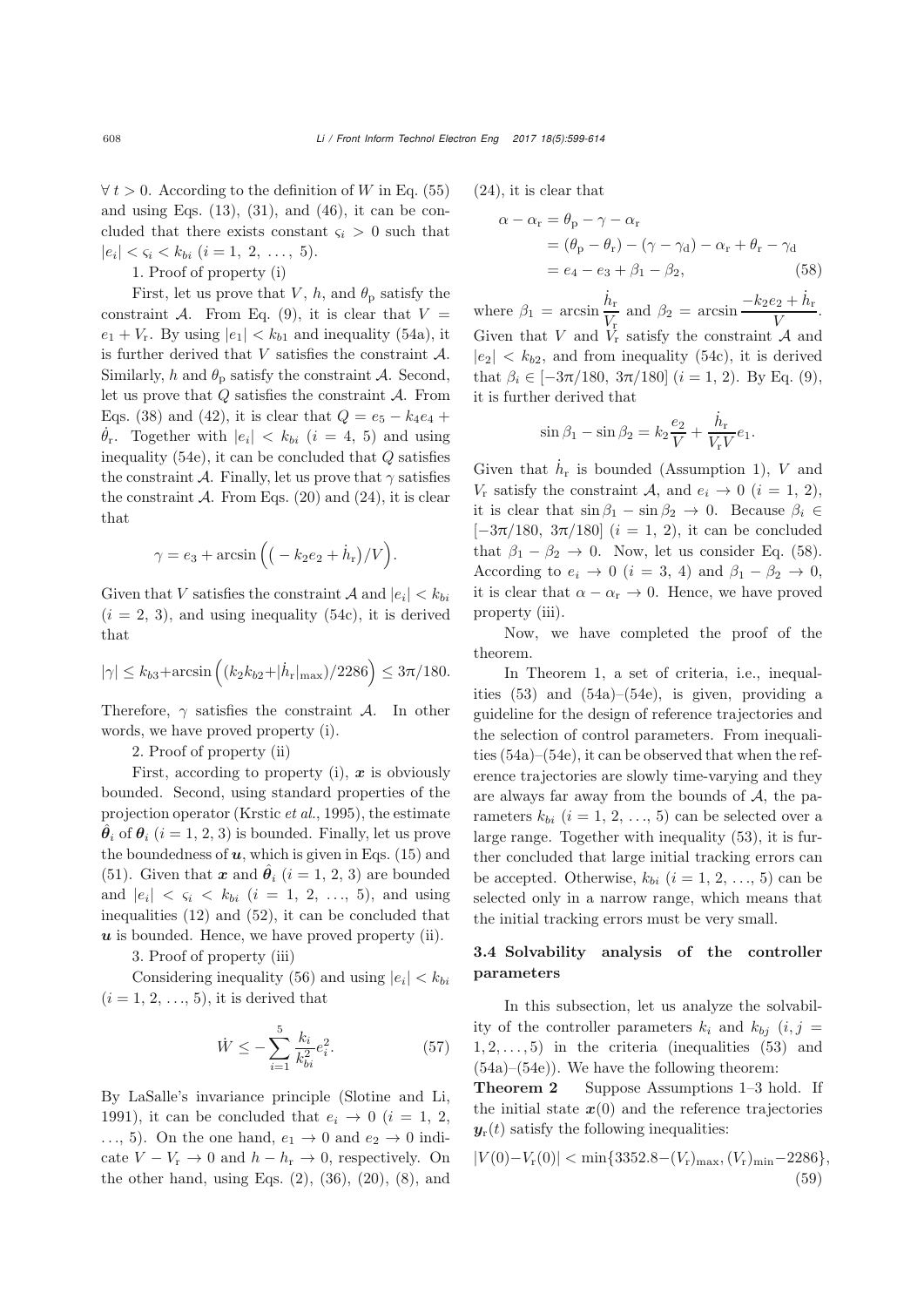<span id="page-10-5"></span> $|h(0)-h_{r}(0)|<\min\{41\,148-(h_{r})_{\max},(h_{r})_{\min}-21\,336\},$ (60)

<span id="page-10-7"></span>
$$
|\theta_{\rm p}(0) - \theta_{\rm r}(0)| \n\min\{7\pi/180 - (\theta_{\rm r})_{\rm max}, (\theta_{\rm r})_{\rm min} - (-2\pi/180)\},\tag{61}
$$
\n
$$
\left|\gamma(0) - \arcsin\frac{\dot{h}_{\rm r}(0)}{V(0)}\right| < 3\pi/180 - \arcsin\frac{(\dot{h}_{\rm r})_{\rm max}}{2286},\tag{62}
$$

<span id="page-10-8"></span><span id="page-10-0"></span>
$$
|Q(0) - \dot{\theta}_{r}(0)| < \min\{10\pi/180 - (\dot{\theta}_{r})_{\text{max}}, (\dot{\theta}_{r})_{\text{min}} - (-10\pi/180)\},
$$
\n(63)

then there exist positive constants  $k_i$  and  $k_{bi}$   $(i, j =$ 1, 2,  $\dots$ , 5) such that inequalities [\(53\)](#page-8-1) and [\(54a\)](#page-8-2)–  $(54e)$  hold. In inequalities  $(59)$ – $(63)$ , the numerical values such as 2286 and 3352.8 are from Table 1.<br>**Proof** First, according to inequality (59),  $k_b$ 

First, according to inequality [\(59\)](#page-9-1),  $k_{b1}$  is selected as

<span id="page-10-6"></span>
$$
|V(0) - V_{\rm r}(0)| < k_{b1} < \min\{3352.8 - (V_{\rm r})_{\rm max}, (V_{\rm r})_{\rm min} - 2286\},\tag{64}
$$

which is equivalent to the following two inequalities:

<span id="page-10-1"></span>
$$
|V(0) - V_{\rm r}(0)| < k_{b1}, \tag{65}
$$

<span id="page-10-2"></span>
$$
k_{b1} < \min\{3352.8 - (V_r)_{\max}, (V_r)_{\min} - 2286\}. \tag{66}
$$

By Eq. [\(9\)](#page-4-0) and inequality [\(65\)](#page-10-1), it is derived that

<span id="page-10-3"></span>
$$
|e_1(0)| = |V(0) - V_{\rm r}(0)| < k_{b1}.\tag{67}
$$

It is easy to see that inequality [\(66\)](#page-10-2) is equivalent to the following inequality:

<span id="page-10-4"></span>
$$
2286 < (V_r)_{\min} - k_{b1} < (V_r)_{\max} + k_{b1} < 3352.8.
$$
 (68)

From inequalities [\(67\)](#page-10-3) and [\(68\)](#page-10-4), it can be concluded that inequalities [\(53\)](#page-8-1) (with  $s = 1$ ) and [\(54a\)](#page-8-2) are satisfied.

Second, according to inequality [\(60\)](#page-10-5),  $k_{b2}$  is selected as

$$
|h(0) - h_{\rm r}(0)| < k_{b2} < \min\{41\,148 - (h_{\rm r})_{\rm max}, (h_{\rm r})_{\rm min} - 21\,336\}.
$$

Similar to the analysis of inequalities  $(64)$ – $(68)$ , it can be concluded that inequalities [\(53\)](#page-8-1) (with  $s = 2$ ) and [\(54b\)](#page-8-12) are satisfied.

Third, according to inequality [\(61\)](#page-10-7),  $k_{b4}$  is selected as

$$
|\theta_{\rm p}(0) - \theta_{\rm r}(0)| < k_{b4} < \min\{7\pi/180 - (\theta_{\rm r})_{\rm max}, (\theta_{\rm r})_{\rm min} - (-2\pi/180)\}.
$$

Similar to the analysis of inequalities  $(64)$ – $(68)$ , it can be concluded that inequalities [\(53\)](#page-8-1) (with  $s = 4$ ) and [\(54d\)](#page-8-13) are satisfied.

Fourth, according to inequality [\(62\)](#page-10-8),  $k_{b3}$  is selected as

<span id="page-10-9"></span>
$$
\left|\gamma(0) - \arcsin\frac{\dot{h}_r(0)}{V(0)}\right| < k_{b3}
$$
\n
$$
< 3\pi/180 - \arcsin\frac{|\dot{h}_r|_{\text{max}}}{2286}.\tag{69}
$$

By Eqs. [\(24\)](#page-5-6) and [\(20\)](#page-5-2), it can be seen that inequal-ity [\(53\)](#page-8-1) (with  $s = 3$ ) is equal to

<span id="page-10-10"></span>
$$
\left| \gamma(0) - \arcsin \frac{-k_2 e_2(0) + \dot{h}_r(0)}{V(0)} \right| < k_{b3}. \tag{70}
$$

Given that  $k_{b3}$  satisfies inequality [\(69\)](#page-10-9), it can be concluded that there exists a sufficiently small positive constant  $k_2^*$  such that inequality [\(70\)](#page-10-10), i.e., inequal-<br>ity (52) with  $a = 3$ , holds for any  $0 \leq k \leq k^*$ ity [\(53\)](#page-8-1) with  $s = 3$ , holds for any  $0 < k_2 < k_2^*$ .<br>Furthermore, according to inequality (60) it is clear Furthermore, according to inequality [\(69\)](#page-10-9), it is clear that

<span id="page-10-11"></span>
$$
k_{b3} + \arcsin \frac{|\dot{h}_r|_{\text{max}}}{2286} < 3\pi/180. \tag{71}
$$

From inequality [\(71\)](#page-10-11), it can be concluded that there exists a sufficiently small positive constant  $k_2^*$ \* such<br>that inequality (540) holds for any  $0 \le k \le k^{**}$ that inequality [\(54c\)](#page-8-10) holds for any  $0 < k_2 < k_2^{**}$ .<br>Define  $\sigma = \min\{k^*, k^{**}\}$  and it can be concluded Define  $\sigma = \min\{k_2^*, k_2^{**}\}\$  and it can be concluded<br>that inequalities (52) (with  $s = 2$ ) and (54e) hold for that inequalities [\(53\)](#page-8-1) (with  $s = 3$ ) and [\(54c\)](#page-8-10) hold for any  $0 < k_2 < \sigma$ .

Fifth, according to inequality  $(63)$ ,  $k_{b5}$  is selected as

$$
|Q(0) - \dot{\theta}_{r}(0)| < k_{b5} < \min\{10\pi/180 - (\dot{\theta}_{r})_{\text{max}}, (\dot{\theta}_{r})_{\text{min}} - (-10\pi/180)\}.\tag{72}
$$

Similar to the analysis of inequalities  $(69)$ – $(71)$ , it can be concluded that there exists a sufficiently small positive constant  $\mu$  such that inequalities [\(53\)](#page-8-1) (with  $s = 5$ ) and [\(54e\)](#page-8-3) are satisfied for any  $0 < k_4 < \mu$ .

Finally, choose  $k_j > 0$   $(j = 1, 3, 5)$  arbitrarily because the three parameters are independent of the criteria (inequalities [\(53\)](#page-8-1) and [\(54a\)](#page-8-2)–[\(54e\)](#page-8-3)).

Thus, we have completed the proof of the theorem.

**Remark 2** In Theorem [2,](#page-9-2) inequalities  $(59)$ – $(63)$ are called the solvability conditions, providing a guideline for the selection of reference trajectories. Additionally, the proof process of Theorem [2](#page-9-2) gives the selection approach of the controller parameters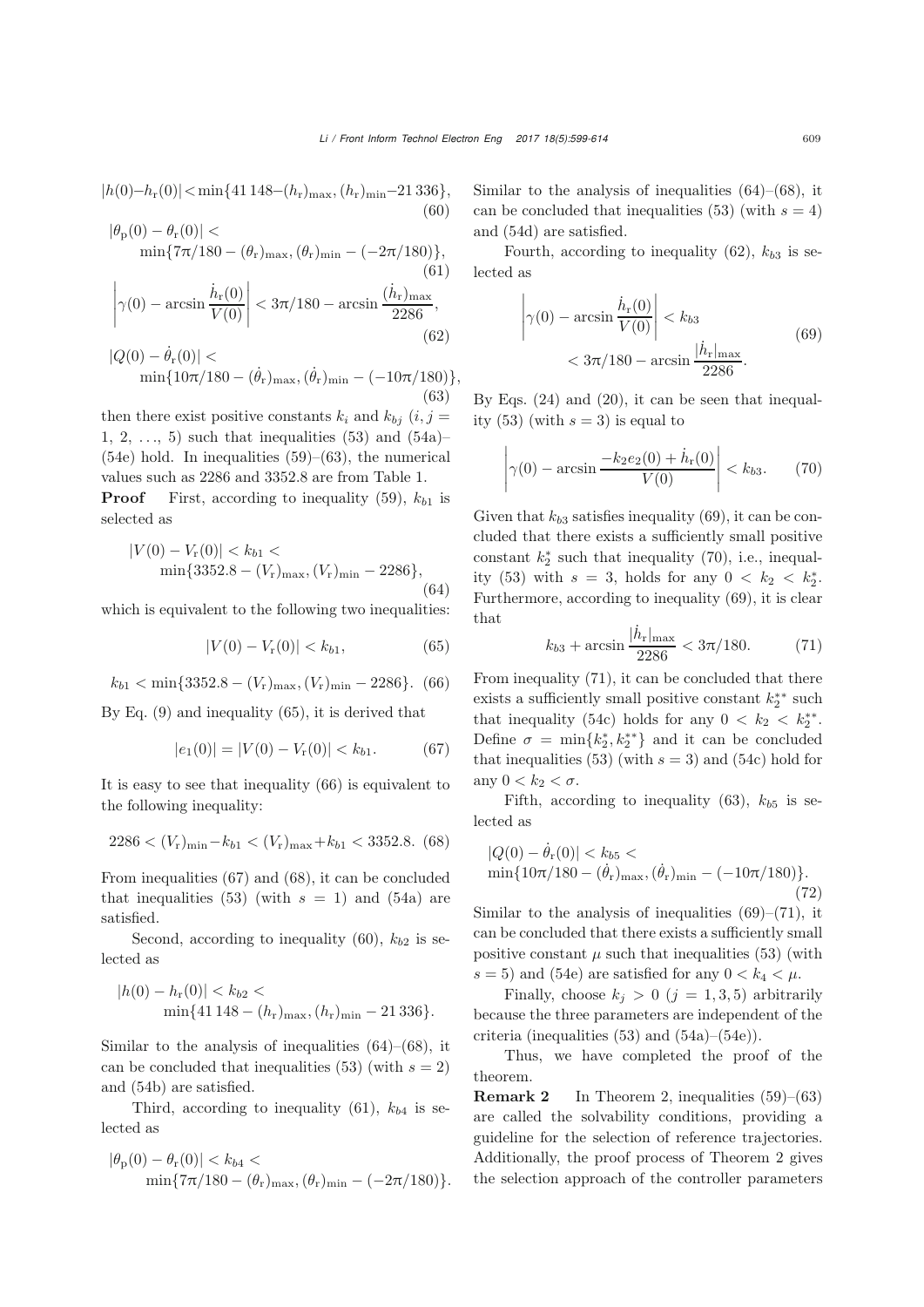$k_i$  and  $k_{bj}$   $(i, j = 1, 2, \ldots, 5)$ . Obviously, the selection of the controller parameters in the proposed approach is easier than that in the existing approaches [\(Fiorentini](#page-13-3) *et al.*, [2009;](#page-13-3) [Fiorentini and Serrani](#page-13-1), [2012;](#page-13-1) [Li and Meng, 2015](#page-14-19)) where the selection of the controller parameters is a trial-and-error procedure.

#### 4 Numerical simulation

In this section, simulation results are provided to show the effectiveness of the method proposed in Theorem [1.](#page-8-0)

Nominal values of inertial parameters and aerodynamic parameters can be found in [Parker](#page-14-4) *et al.* [\(2007](#page-14-4)) and [Fiorentini](#page-13-8) [\(2010\)](#page-13-8). In the simulation, assume that all the uncertain parameters are randomly generated in the parameter set  $P$ . The initial value of the parameter estimate  $\hat{\theta}_i$  takes the nominal value of  $\theta_i$  (i = 1, 2, 3). Initial states are given as follows:

$$
V(0) = 2392.68 \text{ m/s}, \ h(0) = 26212.8 \text{ m},
$$

$$
\gamma(0) = 0 \text{ deg}, \ \alpha(0) = 1.44 \text{ deg}, \ Q(0) = 0 \text{ deg/s}.
$$

In this simulation we consider a constant dynamic pressure flight. Given the altitude step command  $h_{\text{cmd}} = 3962.4 \text{ m}$ , the altitude reference trajectory  $h_r$  is generated by

$$
h_{\rm r} = \frac{\omega_1^2 \omega_2^2}{(s^2 + 2\xi_1\omega_1s + \omega_1^2)(s^2 + 2\xi_2\omega_2s + \omega_2^2)} h_{\rm cmd}
$$
  
+
$$
h_{\rm r}(0), \qquad h_{\rm r}(0) = h(0),
$$

where  $\omega_1 = 0.03$ ,  $\omega_2 = 0.02$ , and  $\xi_1 = \xi_2 = 0.95$ . Furthermore, the velocity reference trajectory  $V_r$  is derived from

$$
V_{\rm r}(t) = \left[\frac{2\bar{q}}{\rho_0} \exp\left(\frac{h_{\rm r}(t) - h_0}{h_{\rm s}}\right)\right]^{1/2}
$$

to maintain a constant dynamic pressure flight. In the above equation,  $\rho_0 = 0.0348 \text{ kg/m}^3$ ,  $h_0 =$ 25 908 m,  $h_s = 6510$  m, and  $\overline{q}$  is a constant, which is defined as

$$
\overline{q} = \overline{q}(0) = \frac{1}{2}\rho_0 \exp\left(-\frac{h_r(0) - h_0}{h_s}\right) V_r^2(0),
$$
  

$$
V_r(0) = V(0).
$$

The AOA reference trajectory is generated by

$$
\alpha_{\rm r} = \frac{\omega_3^2 \omega_4^2}{\left(s^2 + 2\xi_3\omega_3s + \omega_3^2\right)\left(s^2 + 2\xi_4\omega_4s + \omega_4^2\right)} \alpha_{\rm cmd}
$$

$$
+ \alpha_{\rm r}(0),
$$

$$
\alpha_{\rm r}(0) = \alpha(0),
$$

where  $\omega_3 = 0.03$ ,  $\omega_4 = 0.02$ ,  $\xi_3 = \xi_4 = 0.95$ , and  $\alpha_{\text{cmd}} = 0.27 \text{ deg.}$ 

The controller parameters are given as follows:

$$
k_1 = 10, k_2 = 5, k_3 = 20, k_4 = 1, k_5 = 20,
$$
  
\n
$$
\Gamma_1 = 0.001\mathbf{I}_{12}, \Gamma_2 = 0.75\mathbf{I}_{16}, \Gamma_3 = 0.01\mathbf{I}_{10},
$$
  
\n
$$
k_{b1} = 20, k_{b2} = 20, k_{b3} = \pi/180,
$$
  
\n
$$
k_{b4} = 0.1\pi/180, k_{b5} = 0.25\pi/180.
$$

It is easily verified that the criteria (inequalities [\(53\)](#page-8-1) and [\(54a\)](#page-8-2)–[\(54e\)](#page-8-3)) given in Theorem [1](#page-8-0) are satisfied. In the simulation, the following limitations on  $\Phi$ ,  $\delta_{\rm e}$ , and  $\delta_c$  are imposed:

$$
0.005 \le \Phi \le 1.5,
$$
  
-20 deg  $\le \delta_e \le 20$  deg,  
-20 deg  $\le \delta_c \le 20$  deg.

Figs. [2](#page-11-0) and [3](#page-12-0) show the tracking performance of the velocity, Figs. [4](#page-12-1) and [5](#page-12-2) show the tracking performance of the altitude, and Figs. [6](#page-12-3) and [7](#page-12-4) show the tracking performance of the AOA. From these simulation results, it can be seen that not only the velocity and the altitude, but also the AOA has good tracking performance over the entire flight. Compared with the existing studies [\(Fiorentini](#page-13-3) *et al.*, [2009](#page-13-3); [Sun HF](#page-14-10) *et al.*, [2013;](#page-14-10) [Zong](#page-15-2) *et al.*, [2013](#page-15-2)), the AOA behaves in an expected manner in the proposed approach, which reduces the coupling between the air-breathing engine and the AOA and thus improves the performance of the air-breathing engine.

Clearly, the velocity, the altitude, and the AOA are always within the envelope  $A$  given in Table [1.](#page-2-3) Figs. [8](#page-12-5)[–10](#page-13-9) show the responses of the FPA, the pitch angle, and the pitch rate, respectively, indicating that these states are also always within the envelope



<span id="page-11-0"></span>Fig. 2 Velocity tracking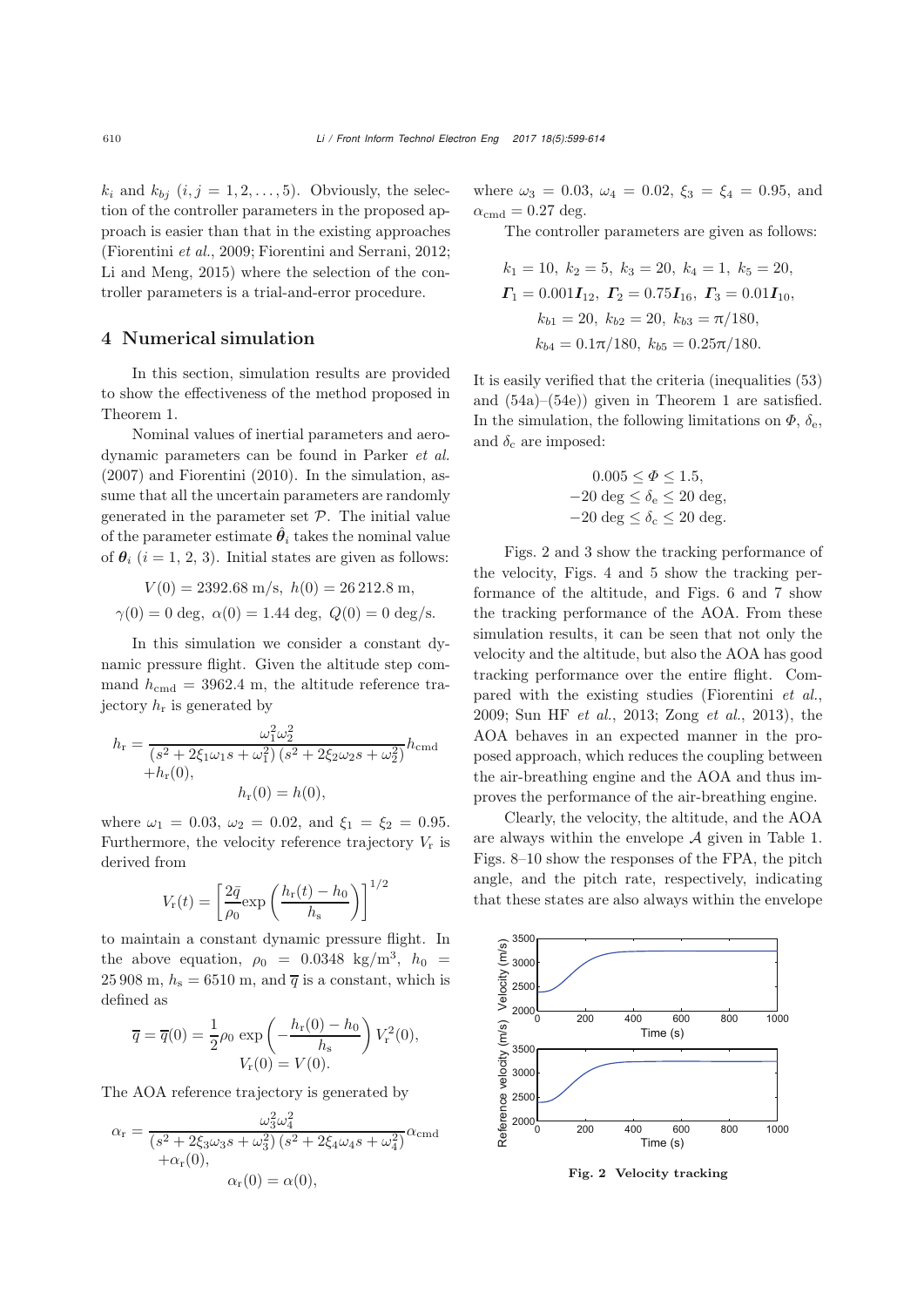<span id="page-12-0"></span>

<span id="page-12-2"></span><span id="page-12-1"></span>Fig. 5 Altitude tracking error

<span id="page-12-5"></span><span id="page-12-4"></span><span id="page-12-3"></span>Fig. 8 Flight-path angle

A. In addition, from Figs. [11](#page-13-10) and [12,](#page-13-11) it can be seen that the control inputs satisfy the given constraint. In summary, simulation results test and verify the effectiveness of the proposed approach.

# 5 Conclusions and future work

We have investigated the tracking problem of the velocity, the altitude, and the AOA for the longitudinal dynamics of air-breathing hypersonic cruise vehicles with state constraints. By redefining the output variables, an indirect AOA tracking strategy has been proposed. Compared with the existing approaches, the proposed approach can not only ensure the tracking of the velocity and the altitude, but also guarantee the tracking of the AOA, which can improve the performance of air-breathing engines. In addition, the conventional barrier Lyapunov function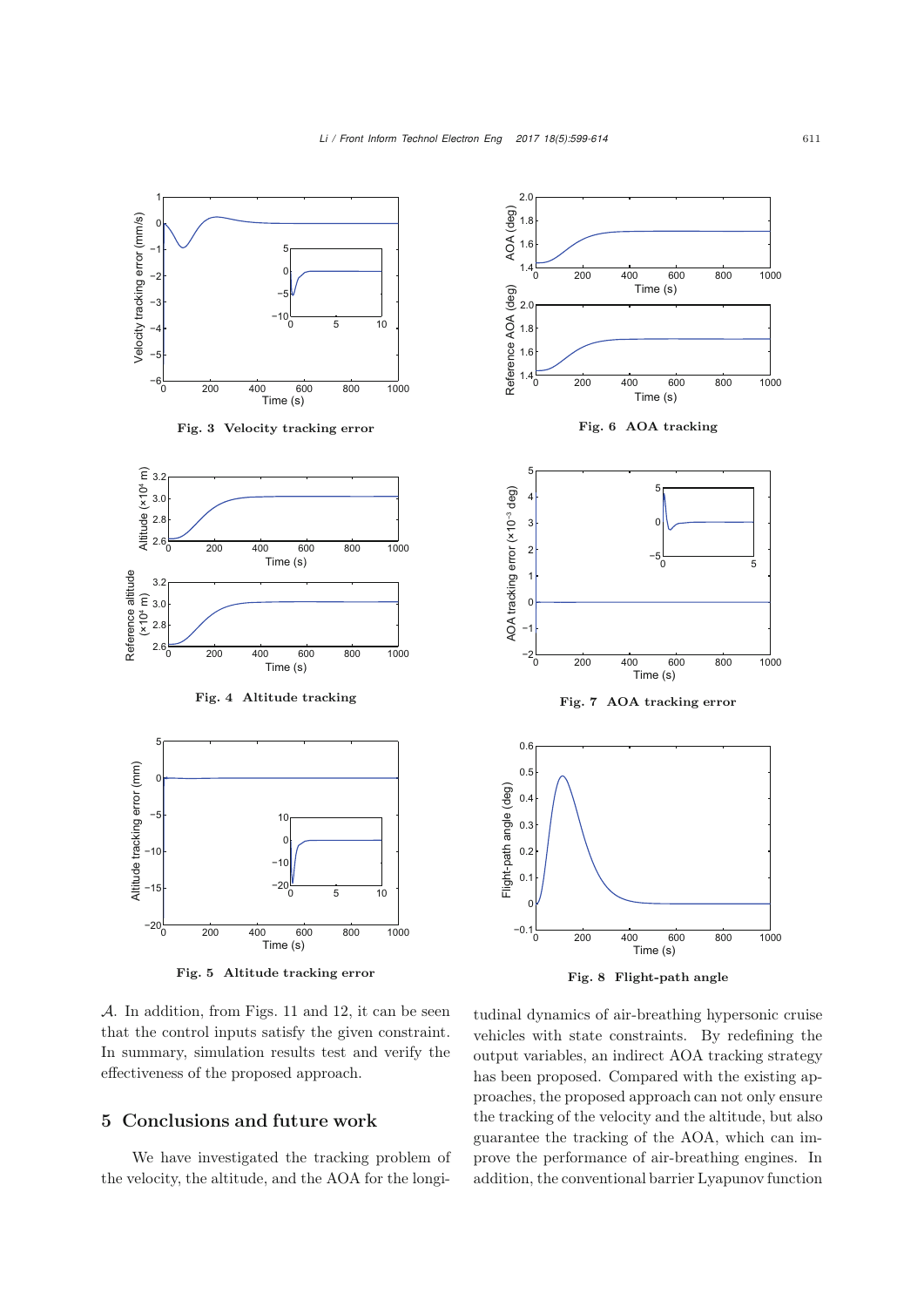

<span id="page-13-10"></span>Fig. 11 Fuel equivalence ratio

has been used to solve the state-constrained control problem of the class of systems with unknown control gain, which considerably expands the scope of application of this method. Finally, a set of criteria has been provided, which is simple and can be easily verified. Consequently, the proposed approach greatly simplifies the control design procedure. Simulation results show the effectiveness of the approach.



<span id="page-13-11"></span>Fig. 12 Control surface deflection

In this paper, the research is focused only on the longitudinal dynamics. These results will be extended to complete six-degree-of-freedom dynamics with flexible modes in future work.

#### References

- <span id="page-13-6"></span>Bemporad, A., 1998. Reference governor for constrained nonlinear systems. *IEEE Trans. Autom. Contr.*, 43(3):415-419. http://dx.doi.org/10.1109/9.661611
- <span id="page-13-2"></span>Bolender, M.A., Doman, D.B., 2007. Nonlinear longitudinal dynamical model of an air-breathing hypersonic vehicle. *J. Spacecraft Rockets*, 44(2):374-387. http://dx.doi.org/10.2514/1.23370
- <span id="page-13-9"></span><span id="page-13-7"></span>Bu, X.W., Wu, X.Y., Ma, Z., *et al.*, 2016. Novel auxiliary error compensation design for the adaptive neural control of a constrained flexible air-breathing hypersonic vehicle. *Neurocomputing*, 171:313-324. http://dx.doi.org/10.1016/j.neucom.2015.06.058
- <span id="page-13-5"></span>Burger, M., Guay, M., 2010. Robust constraint satisfaction for continuous-time nonlinear systems in strict feedback form. *IEEE Trans. Autom. Contr.*, 55(11):2597-2601. http://dx.doi.org/10.1109/TAC.2010.2061090
- <span id="page-13-4"></span>Cox, C., Lewis, C., Pap, R., *et al.*, 1995. Prediction of unstart phenomena in hypersonic aircraft. Proc. Int. Aerospace Planes and Hypersonics Technologies, Int. Space Planes and Hypersonic Systems and Technologies Conf. http://dx.doi.org/10.2514/6.1995-6018
- <span id="page-13-0"></span>Fidan, B., Mirmirani, M., Ioannou, P., 2003. Flight dynamics and control of air-breathing hypersonic vehicles: review and new directions. Proc. 12th AIAA Int. Space Planes and Hypersonic Systems and Technologies Conf. http://dx.doi.org/10.2514/6.2003-7081
- <span id="page-13-8"></span>Fiorentini, L., 2010. Nonlinear Adaptive Controller Design for Air-Breathing Hypersonic Vehicles. PhD Thesis, Ohio State University, USA.
- <span id="page-13-1"></span>Fiorentini, L., Serrani, A., 2012. Adaptive restricted trajectory tracking for a non-minimum phase hypersonic vehicle model. *Automatica*, 48(7):1248-1261. http://dx.doi.org/10.1016/j.automatica.2012.04.006
- <span id="page-13-3"></span>Fiorentini, L., Serrani, A., Bolender, M.A., *et al.*, 2009. Nonlinear robust adaptive control of flexible air-breathing hypersonic vehicles. *J. Guid. Contr. Dyn.*, 32(2):402- 417. http://dx.doi.org/10.2514/1.39210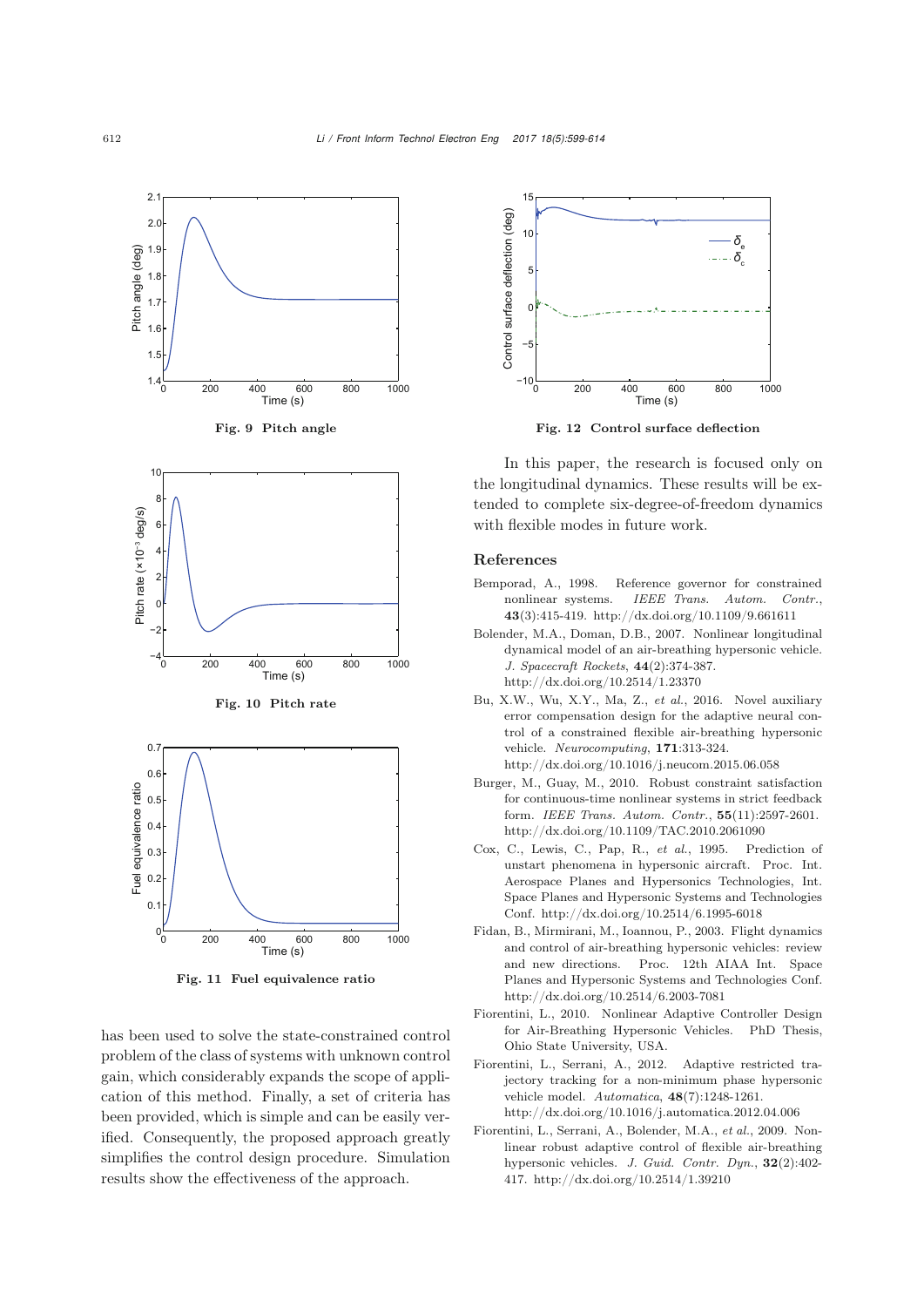<span id="page-14-7"></span>Gibson, T.E., Crespo, L.G., Annaswamy, A.M., 2009. Adaptive control of hypersonic vehicles in the presence of modeling uncertainties. Proc. American Control Conf., p.3178-3183.

http://dx.doi.org/10.1109/ACC.2009.5160746

- <span id="page-14-13"></span>Gilbert, E., Kolmanovsky, I., 2002. Nonlinear tracking control in the presence of state and control constraints: a generalized reference governor. *Automatica*, 38(12):2063-2073. http://dx.doi.org/10.1016/s0005-1098(02)00135-8
- Gregory, I., Mcminn, J., Shaughnessy, J., *et al.*, 1992. Hypersonic vehicle control law development using  $H_{\infty}$  and  $\mu$ -synthesis. Proc. 4th Symp. on Multidisciplinary Analysis and Optimization Conf. http://dx.doi.org/10.2514/6.1992-5010
- <span id="page-14-0"></span>Hu, X., Karimi, H.R., Wu, L., *et al.*, 2014a. Model predictive control-based non-linear fault tolerant control for airbreathing hypersonic vehicles. *IET Contr. Theory Appl.*, 8(13):1147-1153. http://dx.doi.org/10.1049/iet-cta.2013.0986
- <span id="page-14-8"></span>Hu, X., Wu, L., Hu, C., *et al.*, 2014b. Dynamic output feedback control of a flexible air-breathing hypersonic vehicle via T-S fuzzy approach. *Int. J. Syst. Sci.*, 45(8):1740-1756.
- <span id="page-14-18"></span>http://dx.doi.org/10.1080/00207721.2012.749547 Jin, X., Kwong, R.H.S., 2015. Adaptive fault tolerant control for a class of MIMO nonlinear systems with input and state constraints. Proc. American Control Conf., p.2254-2259.

http://dx.doi.org/10.1109/ACC.2015.7171068

- <span id="page-14-24"></span>Krstic, M., Kanellakopoulos, I., Kokotovic, P.V., 1995. Nonlinear and Adaptive Control Design. Wiley.
- <span id="page-14-19"></span>Li, G.J., Meng, B., 2015. Actuators coupled design based adaptive backstepping control of air-breathing hypersonic vehicle. *IFAC-PapersOnLine*, 48(28):508-513. http://dx.doi.org/10.1016/j.ifacol.2015.12.179
- <span id="page-14-2"></span>Li, S.H., Sun, H.B., Sun, C.Y., 2012. Composite controller design for an airbreathing hypersonic vehicle. *Instit. Mech. Eng. Part I*, 226(5):651-664. http://dx.doi.org/10.1177/0959651811428837
- <span id="page-14-17"></span>Liu, Y.J., Li, D.J., Tong, S.C., 2014. Adaptive output feedback control for a class of nonlinear systems with full-state constraints. *Int. J. Contr.*, 87(2):281-290. http://dx.doi.org/10.1080/00207179.2013.828854
- <span id="page-14-12"></span>Mayne, D.Q., Rawlings, J.B., Rao, C.V., *et al.*, 2000. Constrained model predictive control: stability and optimality. *Automatica*, 36(6):789-814. http://dx.doi.org/10.1016/s0005-1098(99)00214-9
- <span id="page-14-9"></span>Mirmirani, M., Kuipers, M., Levin, J., *et al.*, 2009. Flight dynamic characteristics of a scramjet-powered generic hypersonic vehicle. Proc. American Control Conf., p.2525-2532.

http://dx.doi.org/10.1109/ACC.2009.5160500

<span id="page-14-14"></span>Ngo, K.B., Mahony, R., Jiang, Z.P., 2005. Integrator backstepping using barrier functions for systems with multiple state constraints. Proc. 44th IEEE Conf. on Decision and Control, p.8306-8312.

http://dx.doi.org/10.1109/CDC.2005.1583507

<span id="page-14-20"></span>Oland, E., Schlanbusch, R., Kristiansen, R., 2013. Underactuated translational control of a rigid spacecraft. Proc. IEEE Aerospace Conf., p.1-7. http://dx.doi.org/10.1109/AERO.2013.6497324

- <span id="page-14-4"></span>Parker, J.T., Serrani, A., Yurkovich, S., *et al.*, 2007. Controloriented modeling of an air-breathing hypersonic vehicle. *J. Guid. Contr. Dyn.*, 30(3):856-869. http://dx.doi.org/10.2514/1.27830
- <span id="page-14-21"></span>Pettersen, K.Y., 2015. Underactuated marine control systems. *In*: Baillieul, J., Samad, T. (Eds.), Encyclopedia of Systems and Control, p.1499-1503. http://dx.doi.org/10.1007/978-1-4471-5058-9\_125
- <span id="page-14-23"></span>Qiu, J.B., Feng, G., Gao, H.J., 2013. Static-output-feedback  $H_{\infty}$  control of continuous-time T-S fuzzy affine systems via piecewise Lyapunov functions. *IEEE Trans. Fuzzy Syst.*, 21(2):245-261.

http://dx.doi.org/10.1109/TFUZZ.2012.2210555

<span id="page-14-5"></span>Qiu, J.B., Wei, Y.L., Karimi, H.R., 2015. New approach to delay-dependent  $H_{\infty}$  control for continuous-time Markovian jump systems with time-varying delay and deficient transition descriptions. *J. Franklin Instit.*, 352(1):189-215.

http://dx.doi.org/10.1016/j.jfranklin.2014.10.022

Qiu, J.B., Ding, S.X., Gao, H.J., *et al.*, 2016. Fuzzymodel-based reliable static output feedback  $H_{\infty}$  control of nonlinear hyperbolic PDE systems. *IEEE Trans. Fuzzy Syst.*, 24(2):388-400.

http://dx.doi.org/10.1109/TFUZZ.2015.2457934

- <span id="page-14-22"></span>Serrani, A., 2013. Nested zero-dynamics redesign for a non-minimum phase longitudinal model of a hypersonic vehicle. Proc. 52nd IEEE Conf. on Decision and Control, p.4833-4838. http://dx.doi.org/10.1109/CDC.2013.6760647
- <span id="page-14-1"></span>Shaughnessy, J.D., Pinckney, S.Z., McMinn, J.D., *et al.*, 1990. Hypersonic Vehicle Simulation Model: Winged-Cone Configuration. NASA Technical Memorandum 102610, USA.
- Slotine, J.J.E., Li, W., 1991. Applied Nonlinear Control. Prentice-Hall Englewood Cliffs, New Jersey, USA.
- <span id="page-14-3"></span>Sun, H.B., Li, S.H., Sun, C.Y., 2013. Finite time integral sliding mode control of hypersonic vehicles. *Nonl. Dyn.*, 73(1):229-244. http://dx.doi.org/10.1007/s11071-013-0780-4
- <span id="page-14-10"></span>Sun, H.F., Yang, Z.L., Zeng, J.P., 2013. New tracking-control strategy for airbreathing hypersonic vehicles. *J. Guid. Contr. Dyn.*, 36(3):846-859. http://dx.doi.org/10.2514/1.57739
- <span id="page-14-16"></span>Tee, K.P., Ge, S.S., 2011. Control of nonlinear systems with partial state constraints using a barrier Lyapunov function. *Int. J. Contr.*, 84(12):2008-2023. http://dx.doi.org/10.1080/00207179.2011.631192
- <span id="page-14-15"></span>Tee, K.P., Ge, S.S., Tay, E.H., 2009. Barrier Lyapunov functions for the control of output-constrained nonlinear systems. *Automatica*, 45(4):918-927. http://dx.doi.org/10.1016/j.automatica.2008.11.017
- <span id="page-14-6"></span>Wang, T., Gao, H., Qiu, J., 2016. A combined adaptive neural network and nonlinear model predictive control for multirate networked industrial process control. *IEEE Trans. Neur. Netw. Learn. Syst.*, 27(2):416-425. http://dx.doi.org/10.1109/TNNLS.2015.2411671
- <span id="page-14-11"></span>Wolff, J., Weber, C., Buss, M., 2007. Continuous control mode transitions for invariance control of constrained nonlinear systems. Proc. 46th IEEE Conf. on Decision and Control, p.542-547. http://dx.doi.org/10.1109/CDC.2007.4434916